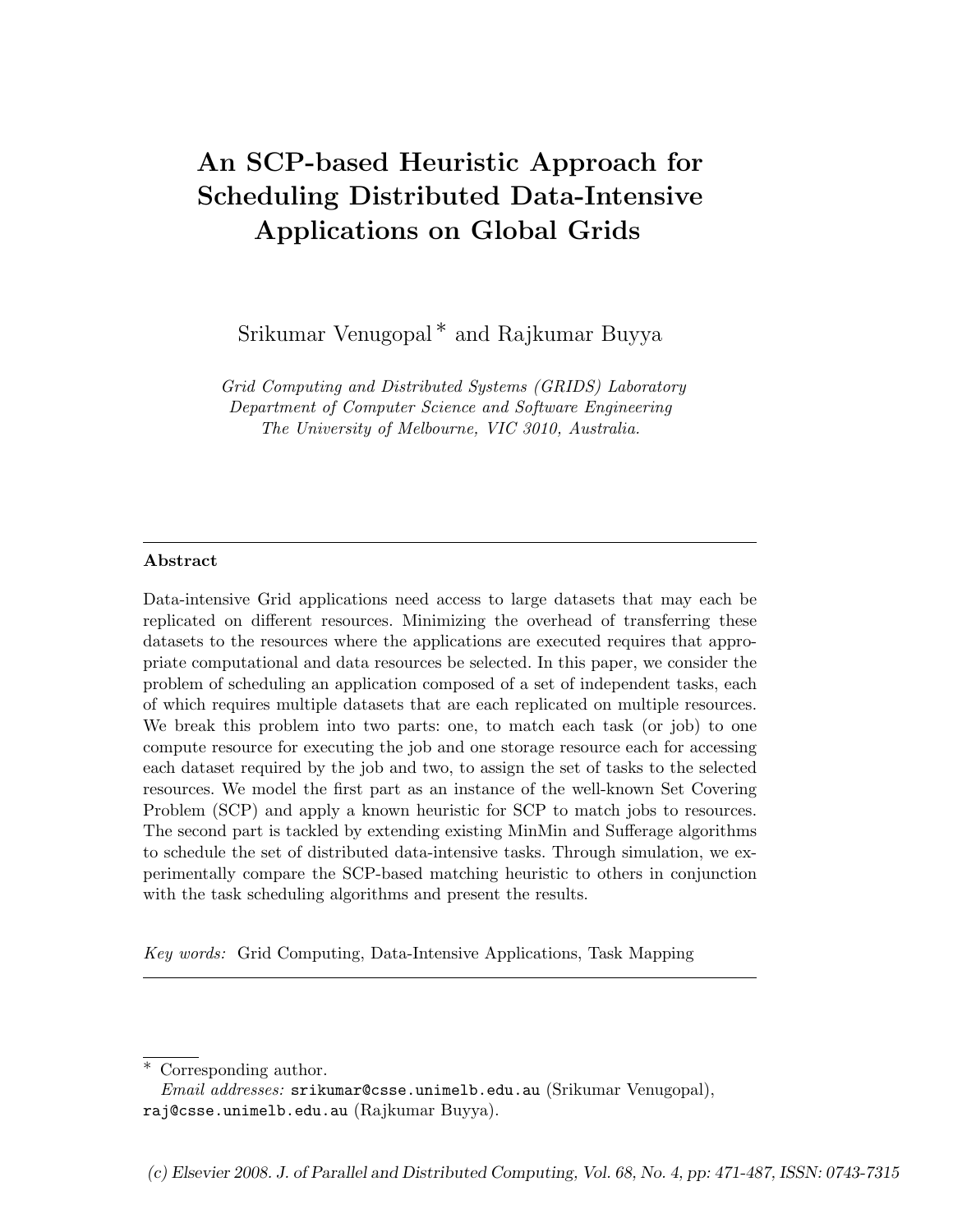#### 1 Introduction

Grids [1] aggregate computational, storage and network resources to provide pervasive access to their combined capabilities. In addition, Data Grids [2,3] provide services such as low latency transport protocols and data replication mechanisms to distributed data-intensive applications that need to access, process and transfer large datasets stored in distributed repositories. Such applications are commonly used by communities of researchers in domains such as high-energy physics, astronomy and biology.



Fig. 1. Mapping Problem.

The work in this paper is concerned with scheduling data-intensive applications that can be considered as a collection of independent tasks, each of which requires multiple datasets, onto a set of Grid resources. An astronomy image-processing application following this model is described by Yamamoto, et al. [4]. Each task is translated into a job that is scheduled on to a computational resource and requests datasets from the storage resources (or data hosts). Each of these datasets may be replicated at several locations that are connected to each other and to the computational sites (or compute resources) through networks of varying capability. This scenario is illustrated in Figure 1. This paper makes two contributions: first, it introduces the problem of matching a task to a set of resources that consists of one compute resource for executing the job and a data host each to access each dataset required for the job and models this problem as an instance of the well-known Set Covering Problem (SCP) and second, it applies a known heuristic for SCP to perform the matching and evaluates it against other strategies in conjunction with MinMin and Sufferage task scheduling algorithms through extensive simulations.

The rest of the paper is structured as follows: the next section presents a detailed resource model and the application model that is targeted in the research presented in this paper. The mapping heuristic is presented in the following section and is succeeded by details of experimental evaluation and the consequent results. Finally, the related work is presented and the paper is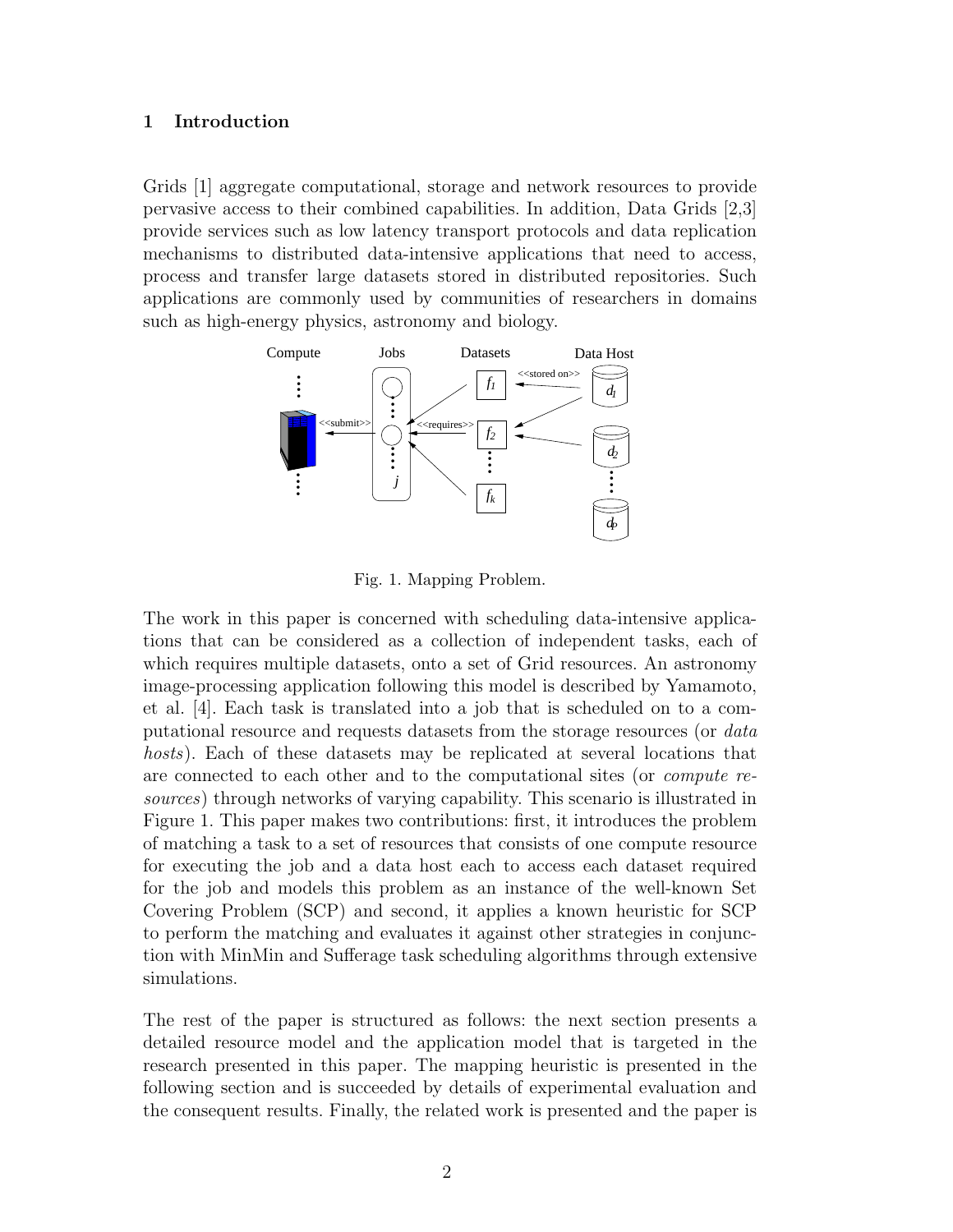concluded.

## 2 Model

The target data-intensive computing environment is modeled based on existing production Grid testbeds such as the European DataGrid testbed [3] or the United States Grid3 testbed [5]. As an example, Figure 2 shows a subset of European DataGrid Testbed 1 derived from Bell, et. al [6]. The resources in the figure are spread across 7 countries and belong to different autonomous administrative domains.



Fig. 2. European Data Grid Testbed 1 [6].

A data-intensive computing environment can be considered to consist of a set of M compute resources,  $R = \{r_1, r_2, \ldots, r_M\}$  and a set of P data hosts,  $D =$  ${d_1, d_2, \ldots, d_P}$ . Within production Grids, a compute resource is commonly a high performance computing platform such as a cluster consisting of processing nodes that are connected in a private local area network and are managed by a batch job submission system hosted at the "head" or "front-end" node connected to the public Internet. Jobs submitted to a cluster are assigned to processing nodes by the batch system or are held in queues. Such queues may have a limited capacity counted as the number of "slots" that can be filled by jobs. If all the slots in a queue are filled, further job submissions will not be allowed. A *data host* can be a dedicated storage resource such as a Mass Storage Facility connected to the Internet. At the very least, it may be a storage device attached to a compute resource in which case it inherits the network properties of the latter. It is important to note that even in the second case, the data host is considered separate from the compute resource. Figure 3 shows a simplified data-intensive computing environment consisting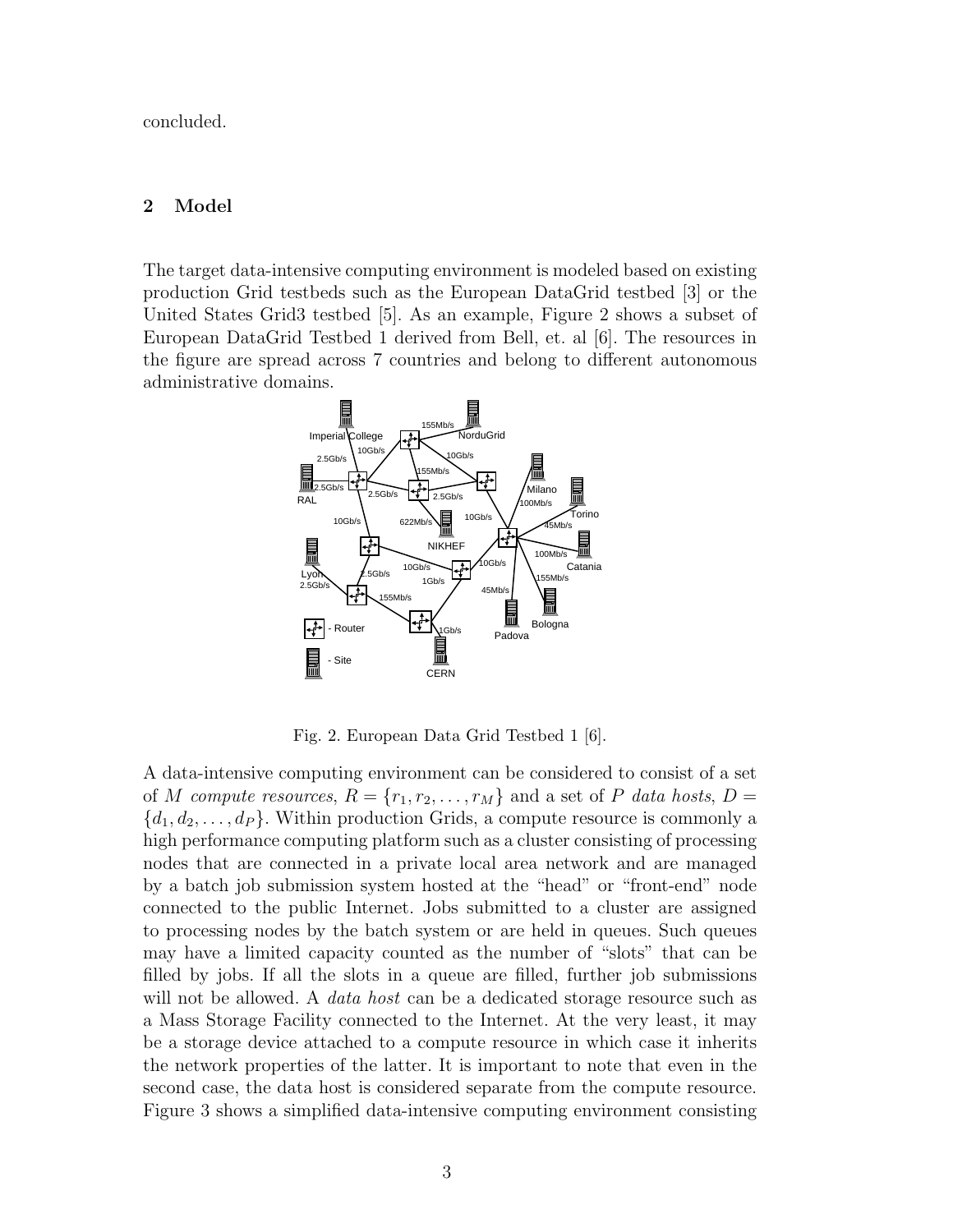of four compute resources and an equal number of data hosts connected by links of different bandwidths.



Fig. 3. A data-intensive environment.

The physical network between the resources consists of entities such as routers, switches, links and hubs. However, the model presented here abstracts the physical network to consider the logical network topology wherein each compute resource is connected to every data host by a distinct network link as shown in Figure 3. This logical link is denoted by  $Link(r_m, d_p), r_m \in R, d_p \in$ D. The bandwidth of the logical link between two resources is the bottleneck bandwidth of the actual physical network between the resources and is given by  $BW(Link(r_m, d_p))$ . This information may be obtained from various information sources such as the Network Weather Service [7]. The numbers alongside the links in Figure 3 depict the bandwidths of the various logical links in the network. The time taken by a compute resource to access data through the Internet is assumed to be an order of magnitude higher than that taken for it to access data on a storage resource at the same site (either a separate machine or a simple disk storage). Therefore, only remote access times are taken into account in the model and datasets on local storage have zero access times.

Data is organised in the form of datasets. A dataset can be an aggregated set of files, a set of records or even a part of a large file. Datasets are replicated on the data hosts by a separate replication process that follows a strategy such as one of those described by Bell, et al. [6] which takes into consideration various factors such as locality of access, load on the data host and available storage space. Information about the datasets and their location is available through a catalog such as the Storage Resource Broker Metadata Catalog [8].

The application is composed of a set of  $N$  atomic (indivisible) and noninterdependent jobs,  $J = \{j_1, j_2, \ldots, j_N\}$  (Note: Since each task is translated into a job, tasks and jobs are used interchangeably). Typically,  $N \gg M$ , the number of compute resources. Each job,  $j \in J$ , requires a set of K datasets,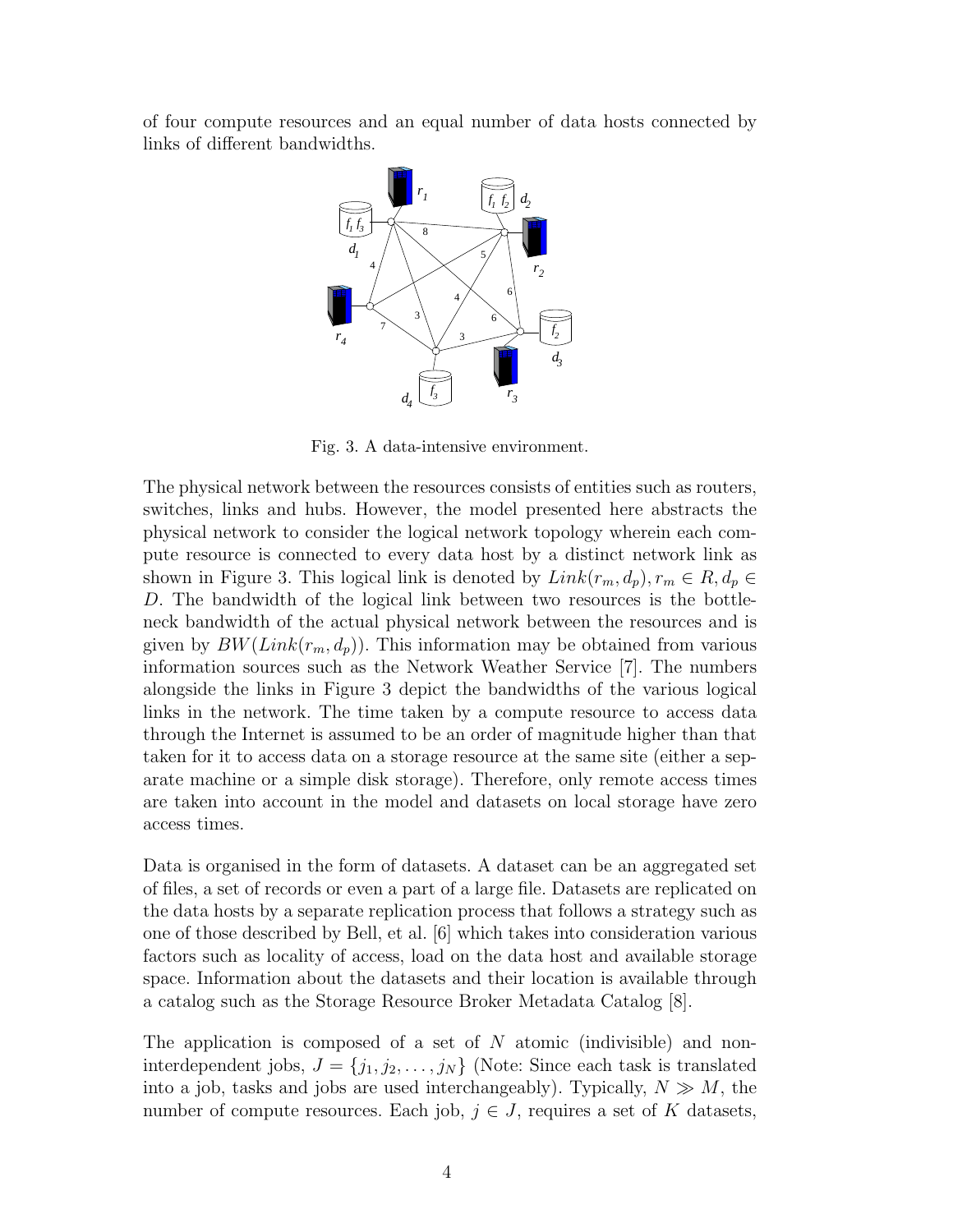denoted by  $F^j$ , that are distributed on a subset of D. Specifically, for a dataset  $f \in F^j$ ,  $D_f \subseteq D$  is the set of data hosts (each denoted by  $d_f$ ) on which f is replicated and from which it is available. Also,  $D_{f_1}$  and  $D_{f_2}$  need not be pairwise disjoint for every  $f_1, f_2 \in F$ . In other words, a data host can serve multiple datasets at a time.

Each job requires one processor in a compute resource for executing the job and one data host each for accessing each of the  $K$  datasets required by the job. The compute resource and the data hosts thus selected are collectively referred to as the *resource set* associated with the job and is denoted by  $S^j = \{R^j, D^j\}$ where  $R^j = \{r\}, r \in R$  represents the compute resource selected for executing the job and  $D^j \subseteq \bigcup_{f \in F^j} D_f$  is the set of data hosts chosen for accessing the datasets required by the job.

The job execution time model followed here is extended from that presented by Maheswaran, et. al [9]. Consider a job j that has been submitted for execution to a compute resource  $r$ . The time spent in waiting in the queue on the compute resource is denoted by  $T_w(j, r)$  and the expected execution time of the job is given by  $T_e(j, r)$ .  $T_w$  increases with increasing load on the resource. Likewise,  $T_e$  is the time spent in purely computational operations and depends on the processing speed of the individual nodes within the compute resource. For each dataset  $f \in F^j$ , the time required to transfer f from  $d_f$  to r is given by

$$
T_t(f, d_f, r) = Response_time(d_f) + Size(f)/BW(Link(d_f, r))
$$

Response time( $d_f$ ) is the difference between the time when the request was made to  $d_f$  and the time when the first byte of the dataset f is received at r. This is an increasing function of the load on the data host. The estimated completion time for the job,  $T_{ct}(j)$ , is the wallclock time taken for the job from submission till eventual completion and is a function of these three times. Figure 4 shows two examples of data-intensive jobs with times involved in various stages shown along a horizontal time-axis. In this figure, for convenience, the time for transferring  $f_1, f_2, \ldots, f_k$  is denoted by  $T_{f_1}, T_{f_2}, \ldots, T_{f_k}$  respectively.

The impact of the transfer time of the datasets is dependent on the manner in which the dataset is processed by the job. For example, Figure  $4(a)$  shows a common scenario in which Grid applications request and receive the required datasets in parallel before starting computation. In this case,

$$
T_{ct}(j) = T_w(j,r) + \max_{f \in F^j} (T_t(f,d_f,r)) + T_e(j,r)
$$

However, the number of simultaneous transfers on a link determines the bandwidth available for each transfer and therefore, the  $T_t$ .

Figure 4(b) shows a more generic data processing approach in which some of the datasets are transferred completely prior to execution and the rest are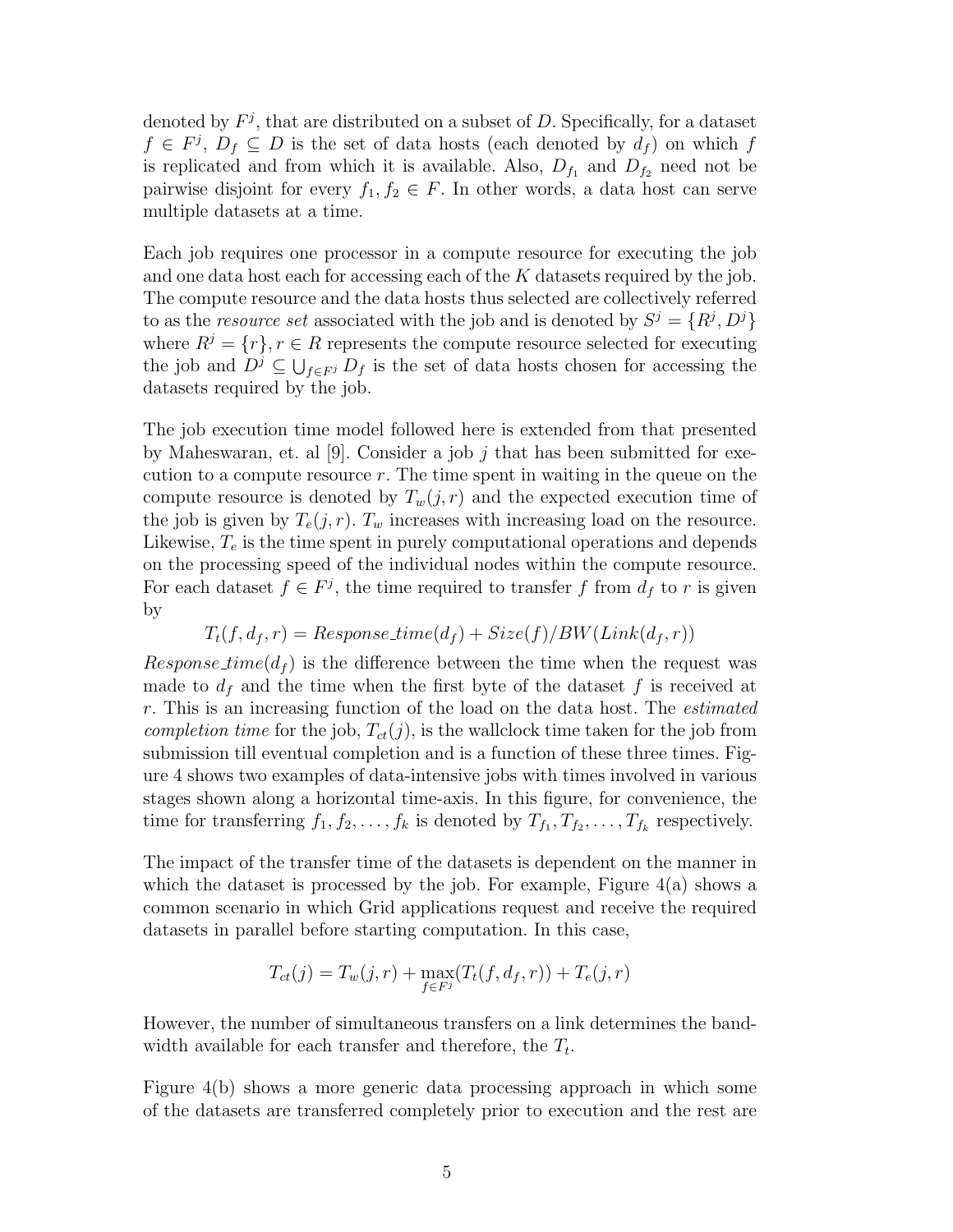

Fig. 4. Job Execution Stages and Times (Gray areas denote overlaps between the computation and data operations).

accessed as streams during the execution. The grey areas show the overlap of computation and communication. In this case, the transfer time of the streamed data is masked by the computation time of the application. However, data access still affects the performance of the application. If there is a latency associated with accessing the data, the application may still have to wait until the first byte of the data is received at the compute resource.

This paper focuses on the application models of the first type, that is, applications that require all the datasets to be transferred to the actual compute resource (or its associated data host) before execution. This is the most common model followed by data-intensive applications [10]. Also, the impact of data transfer time is the highest in this model. However, it is possible that lessons learnt from scheduling these type of applications may also be applicable to the other types of data-intensive applications.

## 2.1 A Generic Scheduling Algorithm

The scheduling paradigm followed is that of *offline* or *batch mode* scheduling of a set of independent tasks [9]. The general problem of creating a schedule for a set of jobs to run on distributed resources is called list scheduling and is considered to be NP-complete [11] in the general case. Many approximate heuristics have been devised for this problem and a short survey of these have been presented by Braun, et al. [11]. Algorithm 1 outlines a generic strategy for batch mode scheduling of a set of jobs based on the skeleton presented by Casanova, et al. [12].

The scheduler forms a part of a larger application execution framework such as a Grid resource broker  $(e.g. [13], [14])$ . The resource broker is able to identify resources that meet minimum requirements of the application such as architecture (instruction set), operating system, storage threshold and data access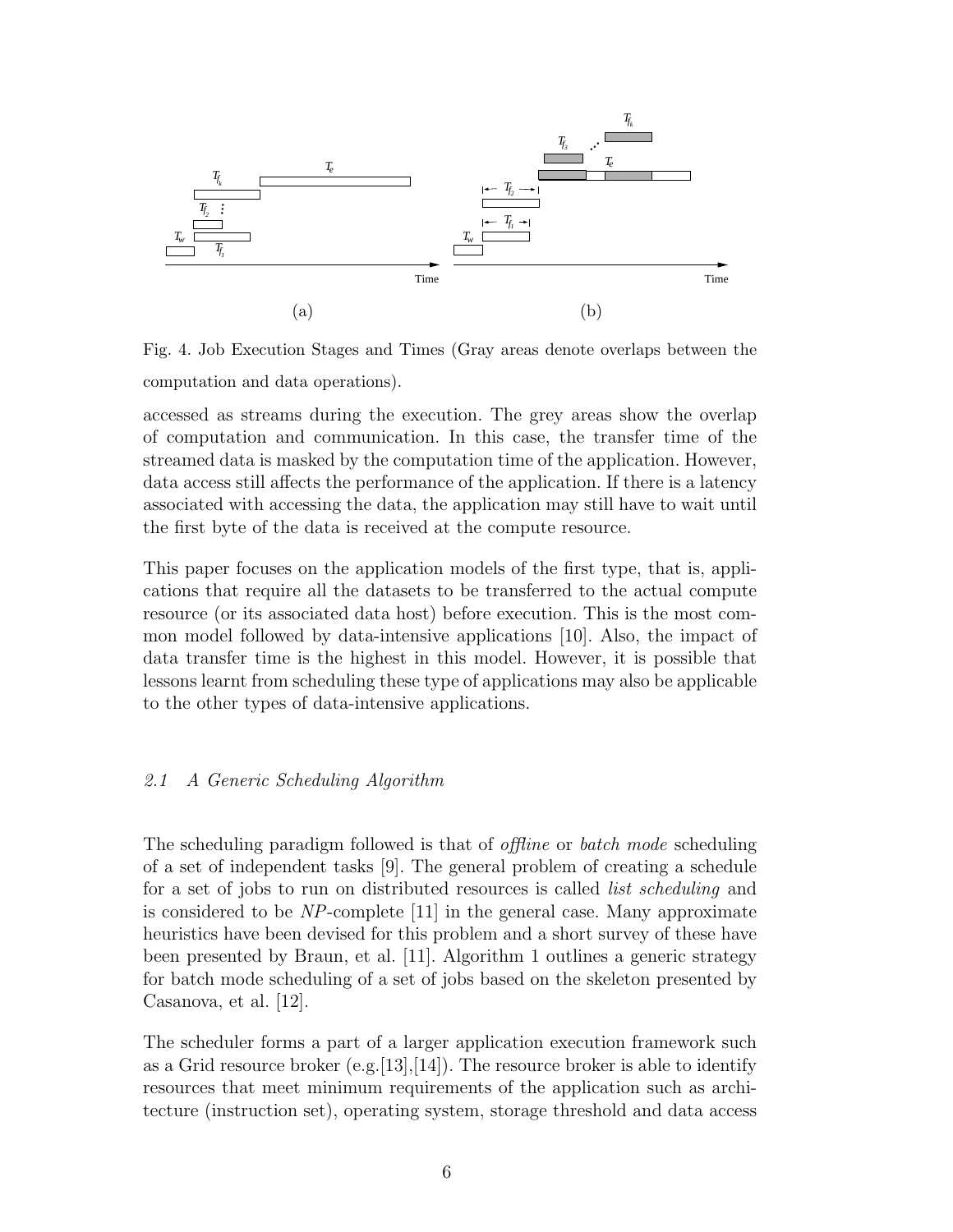| <b>Algorithm 1:</b> A Generic Scheduling Algorithm. |                                                                                 |  |
|-----------------------------------------------------|---------------------------------------------------------------------------------|--|
|                                                     | 1 while there exists unsubmitted jobs do                                        |  |
| $\bf{2}$                                            | Update the resource performance data based on job scheduled in previous         |  |
|                                                     | intervals                                                                       |  |
| 3                                                   | Update network data between resources based on current conditions               |  |
| $\overline{4}$                                      | foreach <i>unsubmitted</i> job do                                               |  |
| 5                                                   | <i>Match</i> the job to a resource set to satisfy the objective function at the |  |
|                                                     | job level                                                                       |  |
| 6                                                   | <i>Order</i> the jobs depending on the overall objective                        |  |
| $\overline{7}$                                      | end                                                                             |  |
| 8                                                   | repeat                                                                          |  |
| 9                                                   | <i>Assign</i> mapped jobs to each compute resource heuristically                |  |
| 10                                                  | <b>until</b> all jobs are submitted or no more jobs can be submitted            |  |
| 11                                                  | Wait until the next scheduling event                                            |  |
|                                                     | 12 end                                                                          |  |

permissions and these are provided as suitable candidates for job execution to the scheduler. The scheduling is carried out at time intervals called *scheduling* events [15]. These events can be determined to either run at regular intervals  $(poll-based)$  or in response to certain conditions  $(event-based)$ . There are two parts in a scheduling strategy: mapping and dispatching. The jobs have to be matched to a set of resources and ordered depending on the objective function  $(mapping)$  and then sent to remote resources for execution  $(dispatching)$ . Each of the parts can be implemented independently and therefore, many strategies are possible.

The sections that follow concentrate on matching jobs to distributed resources where the selection of computational and data resources are interdependent. The aim of the matching heuristic is to select a resource set that produces the Minimum Completion Time (MCT) for a job. The general strategy adopted here is to find a resource set with the least number of data hosts required to access the datasets required for a job and then, find a suitable compute resource to execute it. The goal here is to maximise the local access of datasets and thus, reduce the data transfer times.

## 3 A Graph-based Approach to the Matching Problem

For a job  $j \in J$ , consider a graph  $G^j = (V, E)$  where  $V = (\bigcup_{f \in F^j} \{D_f\}) \cup F^j$ and E is the set of all directed edges  $\{d, f\}$  such that  $d \in D_f$ . Figure 5(a) shows an example of a job j that requires 3 datasets  $f_1$ ,  $f_2$  and  $f_3$  that are replicated on data host sets  $\{d_1, d_2\}$ ,  $\{d_2, d_3\}$  and  $\{d_1, d_4\}$  respectively. The graph of data sets and data resources for job j is shown in Figure  $5(b)$ .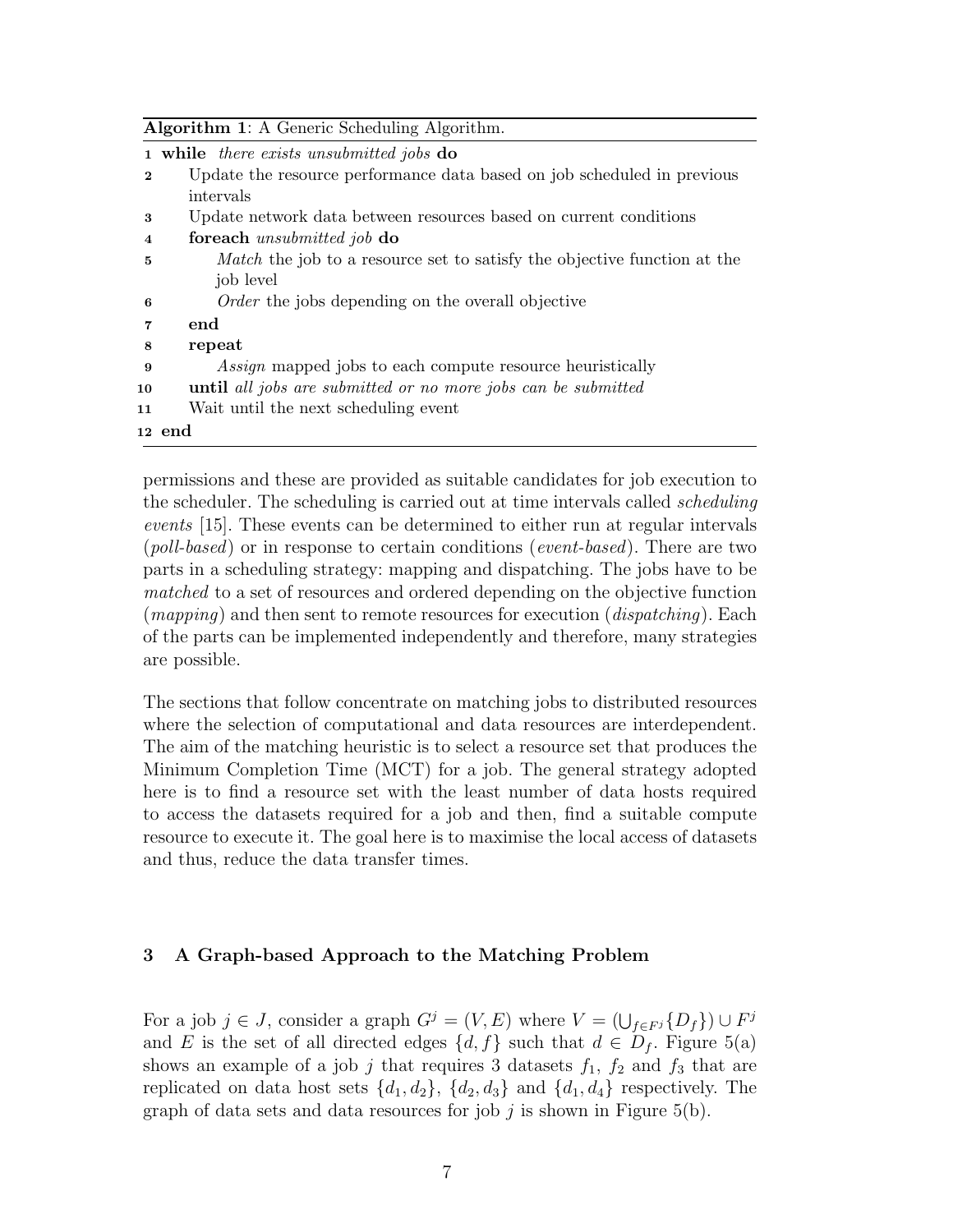

Fig. 5. Graph-based approach to the matching problem. (a)Job  $j$  dependent on 3 datasets. (b) Directed graph of data resources and data sets for job  $j$ . (c) A possible minimal set for the data graph.

The intuition followed in this work is to assign a job to a compute resource that is "closest" (in network terms) to a set of data hosts that contain the datasets required by the job. The selection of the compute resource, however, should not only be based on the proximity of the data but also on its availability and performance as well. In terms of the graph model presented, the resource set should therefore contain a set  $H$  of data hosts such that there exists at least one edge from a member of H to f for every  $f \in F^j$  in  $G^j$  so that all the datasets required for the job can be accessed. Figure  $5(c)$  shows a possible set for the graph of datasets and data hosts for job  $j$  shown in Figure 5(b). There may be upto  $P^K$  possible sets of data hosts (as there may be upto  $P$  data hosts for each of the  $K$  datasets associated with a job) that can be combined with each compute resource in R to produce  $MP<sup>K</sup>$  resource sets (where M is the number of compute resources) with different values of total completion time. Out of these, a combination of a set of data hosts and a compute resource is to be selected such that the total completion time for  $j$  is minimised. This problem is defined and referred to hereafter as the Minimum Resource Set (MRS) problem.

## 3.1 Modelling the Minimum Resource Set as a Set Cover

For a graph  $G^j$  such as that shown in Figure 5(b), a reduced adjacency matrix  $A = [a_{ik}], 1 \leq i \leq P, 1 \leq k \leq K$  can be constructed wherein  $a_{ik} = 1$  if data host  $d_i \in D_{f_k}$  for a dataset  $f_k$ . Such an adjacency matrix is shown in Figure  $6(a)$ . The rows that contain a 1 in a particular column are said to "cover" the column. The problem of finding the minimal set of data hosts to access all datasets in  $G<sup>j</sup>$  is now equivalent to finding the set of the least number of rows such that every column is covered, that is, every column contains an entry of 1 in at least one of the rows. In other words, if each data host can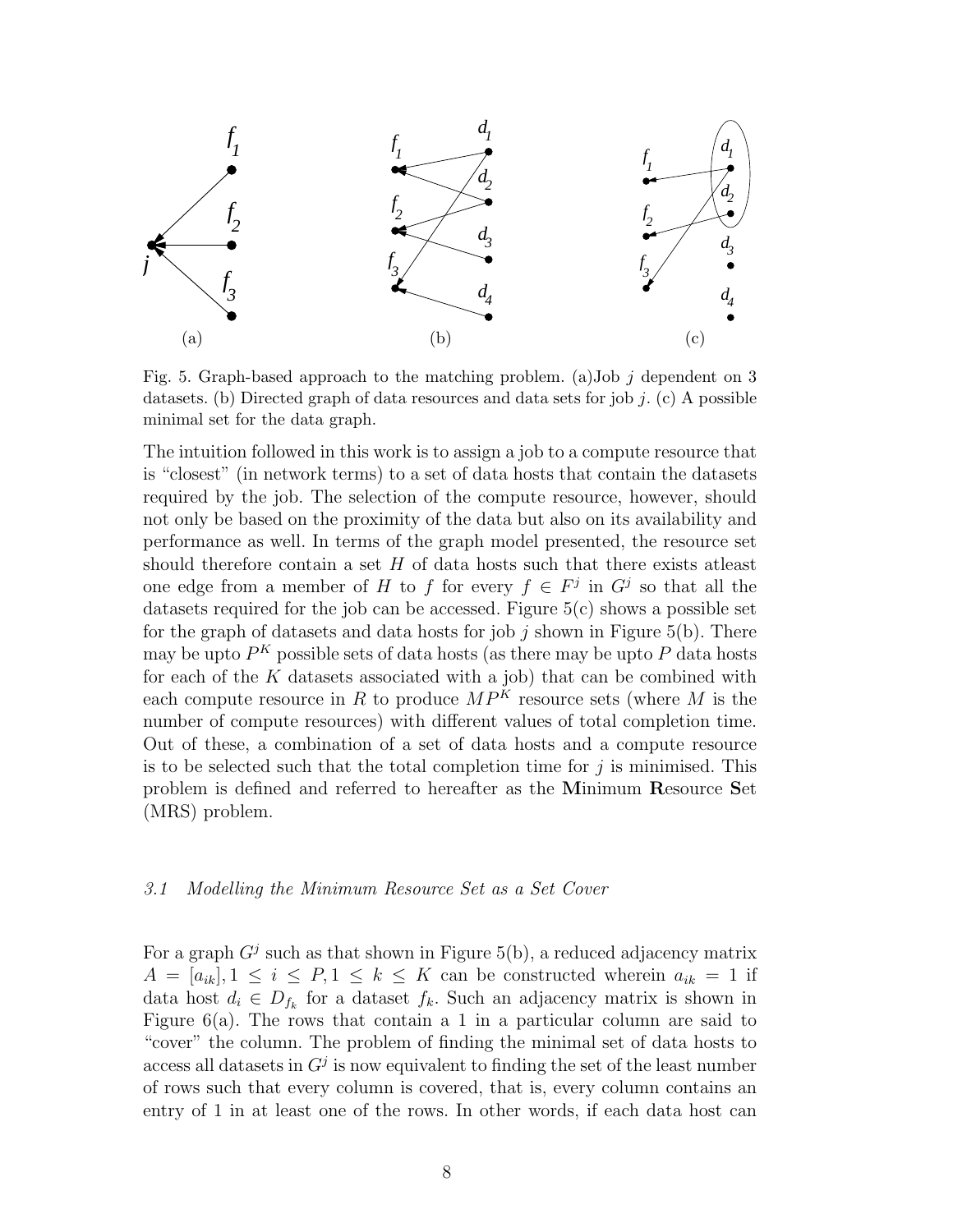be considered as a set of datasets, then finding the minimal set of data hosts is equivalent to finding the least number of such sets of datasets such that all datasets are covered. This problem has been studied extensively as the Set Covering Problem (SCP) [16].

$$
\begin{array}{cc}\n f_1 & f_2 & f_3 \\
 f_1 & f_2 & f_3 & d_2 \\
 d_1 & 1 & 0 & 1 \\
 d_2 & 1 & 1 & 0 \\
 d_3 & 0 & 1 & 0 \\
 d_4 & 0 & 0 & 1\n \end{array}\n \begin{array}{c}\n f_1 & f_2 & f_3 \\
 d_2 & 1 & 1 & 0 \\
 d_2 & 1 & 1 & 0 \\
 d_3 & 0 & 1 & 0 \\
 d_4 & 1 & 0 & 1 \\
 d_4 & 0 & 0 & 1\n \end{array}
$$

Fig. 6. (a) Adjacency Matrix for the job example. (b) Tableau.

The SCP is an NP-complete problem and the most common approximation algorithm applied to the SCP is the greedy strategy [17]. It is possible to derive a set cover for the datasets by following the greedy strategy as outlined below:

Step 1. Repeat until all the datasets have been covered.

Step 2.  $\rightarrow$  Pick the data host that has the maximum number of uncovered datasets and add it to the current candidate set.

It can be seen that such a greedy strategy will produce only one of the possible set covers. This, however, excludes the other candidate sets from consideration. It is also possible to arrive at an exhaustive search procedure that generates all the possible covers. However, this is bound to be computationally-intensive.

The next subsection details a heuristic for matching jobs to resources based on the approximate tree search algorithm provided by Christofides [18] for the SCP. This heuristic restricts the search to a region where the solution is most likely to be found. But, before applying that algorithm, it is possible to reduce the size of the problem by taking advantage of the nature of the SCP. These reductions are as follows:

- (1) If a dataset required for a job is present on only one data host, then that data host is part of any solution. Therefore, the problem can be reduced by assigning the dataset to that data host and removing the dataset from later consideration.
- (2) For  $f_1, f_2 \in F^j$ , if  $D_{f_1} \subseteq D_{f_2}$ , then  $f_2$  can be removed from consideration as any solution that covers  $f_1$  must also cover  $f_2$ .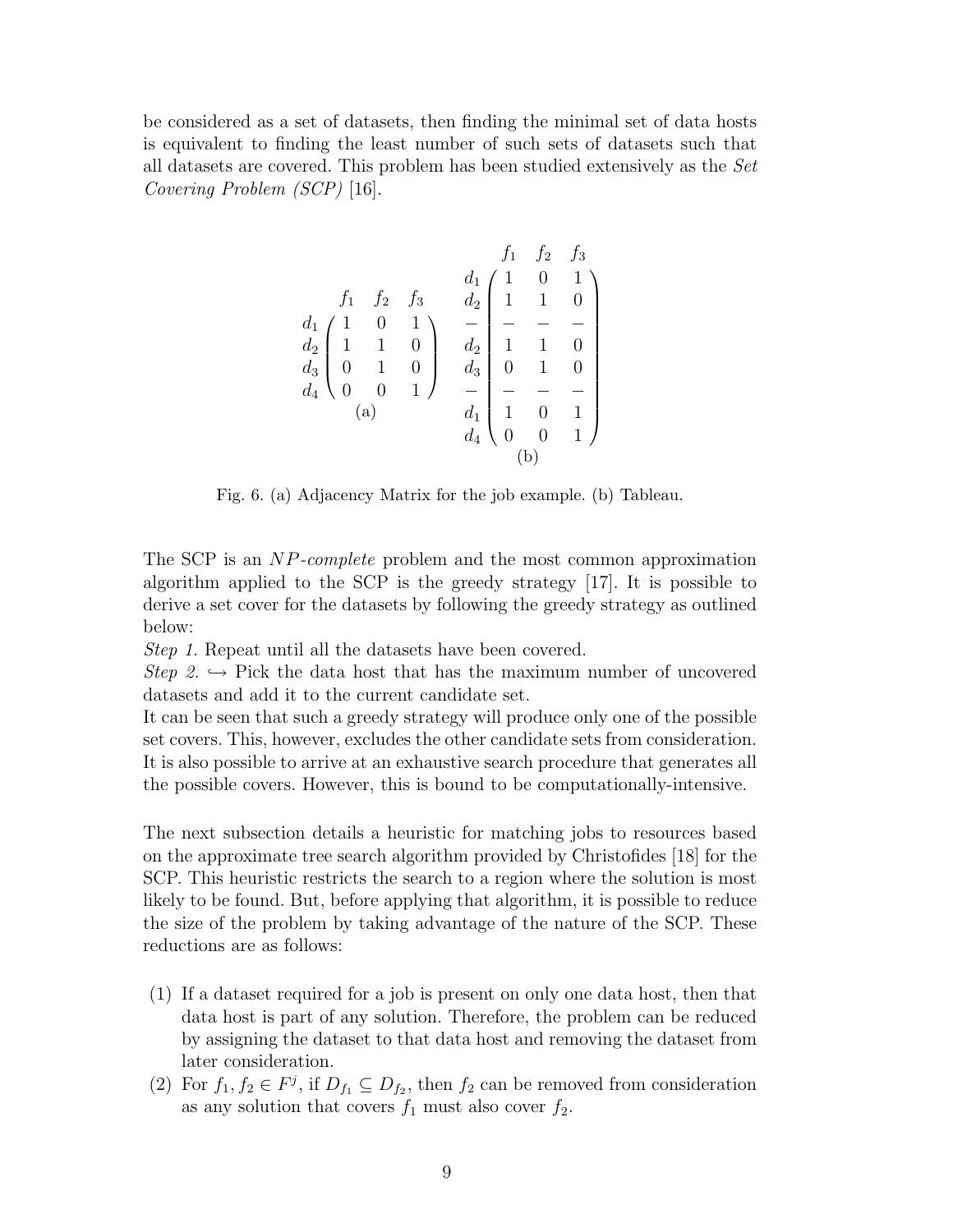Algorithm 2 outlines the SCP tree search heuristic that consists of three distinct phases: initialisation, execution and termination. These are described in the following paragraphs. Figure 7 shows an example of the heuristic in action based on the job shown in Figure 5 using the tableau in Figure  $6(b)$  and the platform in Figure 3. At the bottom of each step, the candidate resource set arrived at is depicted as well.

## Algorithm 2: SCP Tree Search Matching Heuristic.

## Begin Main

- 1 For a job j, create the adjacency matrix  $\tilde{A}$  with data hosts forming the rows and datasets forming the columns
- 2 Sort the rows of A in the descending order of the number of 1's in a row
- $3$  Create the tableau  $T$  from sorted  $A$  and begin with initial solution set  $B_{final} = \phi, B = \phi, E = \phi \text{ and } z = \infty$
- 4 Search $(B_{final}, B, T, E, z)$
- 5  $S^j \leftarrow {\{r\}, B_{final}}$  where  $r \in R$  such that  $S^j$  produces MCT  $(B_{final})$ End Main

Search $(B_{final}, B, T, E, z)$ 

- 6 Find the minimum k, such that  $f_k \notin E$ . Let  $T_k$  be the block of rows in T corresponding to  $f_k$ . Set a pointer q to the top of  $T_k$ .
- 7 while q does not reach the end of  $T_k$  do
- 8  $F_T \leftarrow \{f_i | t_{qi} = 1, 1 \leq i \leq K\}$
- $\mathfrak{g}\qquad B\leftarrow B\cup\{d^k_q\}, E\leftarrow E\cup F_T$
- 10 if  $E = F^j$  then

```
11 if z > MCT (B) then
```

```
12 B_{final} \leftarrow B, z \leftarrow \text{MCT (B)}
```
- 13 else Search $(B_{final}, B, T, E, z)$
- 14  $B \leftarrow B \{d_q^k\}, E \leftarrow E F_T$

```
15 Increment q
```

```
16 end
```
 $MCT(B)$ 

17 Find  $r \in R$  such that the completion time is minimum for the resource set  $S^j = \{\{r\}, B\}$  and return value

## Initialisation (Lines 1-3)

The initialisation starts off with the creation of the adjacency matrix A for a job. The rows of this matrix (that is, the data hosts) are then sorted in the descending order of number of 1's per column (or, the number of datasets contained). This sorted matrix is used to create an augmented matrix that is henceforth referred to as the *tableau* and is shown in Figure  $6(b)$ . The tableau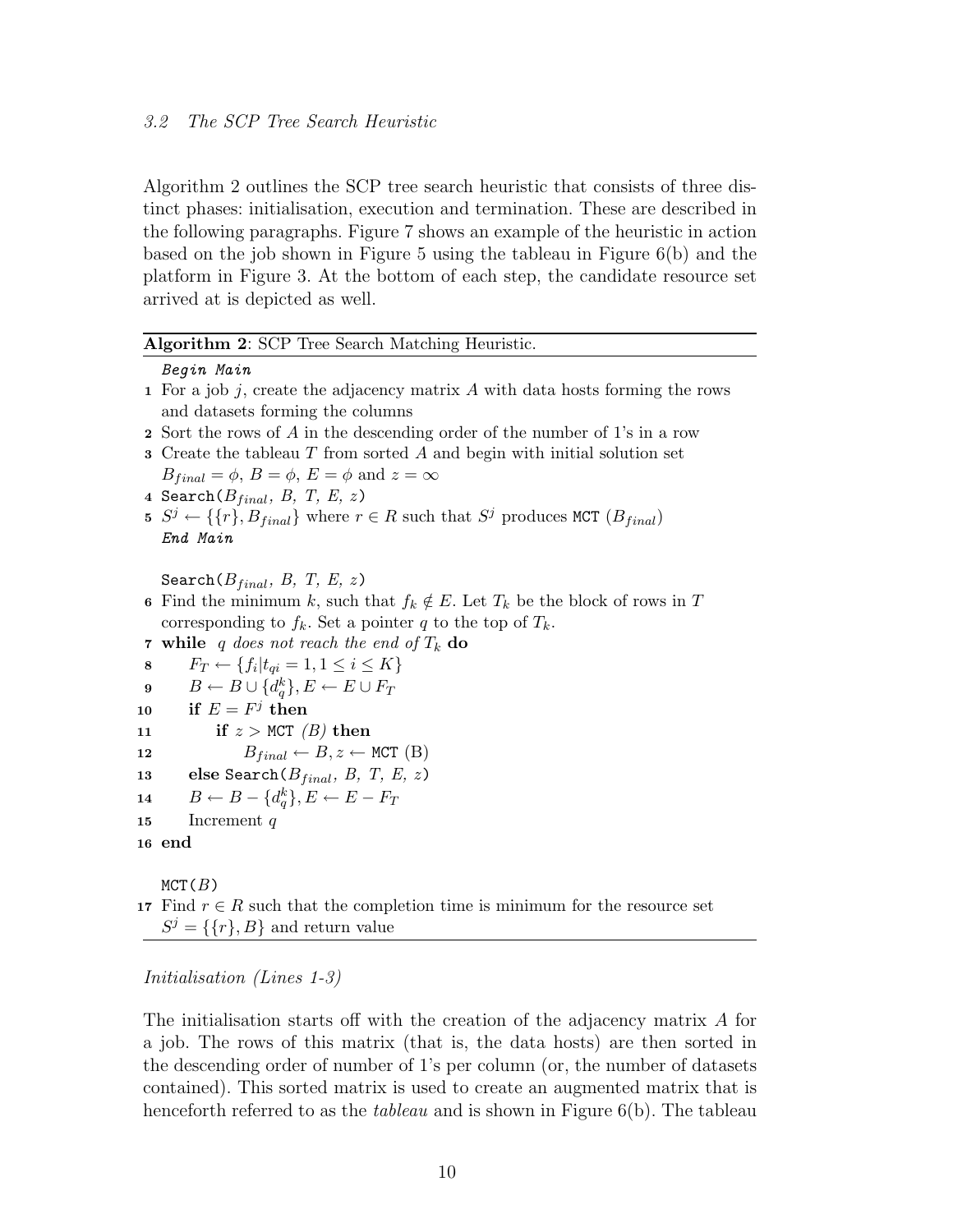| $f_1 \ f_2 \ f_3$                                               | $f_1\ f_2$<br>$f_3$                                                      | $f_1\ f_2$<br>$f_3$                                                               |
|-----------------------------------------------------------------|--------------------------------------------------------------------------|-----------------------------------------------------------------------------------|
| $d_1$<br>1<br>$0\quad1$                                         | $d_1$<br>$\boldsymbol{0}$<br>$\mathbf{1}$<br>$\mathbf{1}$                | $d_1$<br>$\boldsymbol{0}$<br>$\,1\,$<br>1                                         |
| $\mathfrak{d}_2$<br>$\,1\,$<br>$\,1\,$<br>$\overline{0}$        | $\mathfrak{d}_2$<br>$\,1\,$<br>$\boldsymbol{0}$<br>$\mathbf{1}$          | $\mathfrak{d}_2$<br>$\,1\,$<br>$\boldsymbol{0}$<br>$\,1$                          |
|                                                                 |                                                                          |                                                                                   |
| $d_2$<br>$1\,$<br>$\,1\,$<br>$\theta$                           | $\mathfrak{d}_2$<br>$1\,$<br>$\,1\,$<br>$\boldsymbol{0}$                 | $d_2$<br>$\,1\,$<br>$1\,$<br>$\boldsymbol{0}$                                     |
| $d_3$<br>$\boldsymbol{0}$<br>$\mathbf{1}$<br>$\overline{0}$     | $d_3$<br>$\mathbf{1}$<br>$\boldsymbol{0}$<br>$\overline{0}$              | $\left\lfloor d_3 \right\rfloor$<br>$0\quad 1$<br>$\boldsymbol{0}$                |
|                                                                 |                                                                          |                                                                                   |
| $\mathfrak{d}_1$<br>$\,1\,$<br>$\boldsymbol{0}$<br>$\mathbf{1}$ | $\mathfrak{d}_1$<br>$\,1\,$<br>$\mathbf{1}$<br>$\overline{0}$            | $d_1$<br>$\,1\,$<br>$\theta$<br>$\mathbf{1}$                                      |
| $d_4 0$<br>$\boldsymbol{0}$<br>$\mathbf{1}$                     | $\left d_4\right $<br>$\,1\,$<br>$\boldsymbol{0}$<br>$\boldsymbol{0}$    | $d_4 0$<br>$\,1$<br>$\theta$                                                      |
|                                                                 | $\{\{r_1\}, d_1, d_2\}$                                                  | $\{\{r_1\}, d_1, d_3\}$                                                           |
| (a)                                                             | (b)                                                                      | (c)                                                                               |
|                                                                 |                                                                          |                                                                                   |
| $f_1 \ f_2 \ f_3$                                               | $f_1\ f_2$<br>$f_\mathrm{3}$                                             | $f_1\ f_2$<br>$f_\mathrm{3}$                                                      |
| $d_1$<br>$\mathbf{1}$<br>$0\quad 1$                             | $d_1$<br>$\boldsymbol{0}$<br>$\,1\,$<br>$\mathbf{1}$                     | $d_1$<br>$\boldsymbol{0}$<br>$\,1$<br>$\,1\,$                                     |
| $1\,$<br>$d_2$<br>$1\quad 0$                                    | $\bar{d}_2$<br>$1\,$<br>$\,1\,$<br>$\boldsymbol{0}$                      | $\left\vert d_{2}\right\vert$<br>$\,1\,$<br>$\mathbf{1}$<br>$\boldsymbol{0}$      |
|                                                                 |                                                                          |                                                                                   |
| $d_2$<br>$\mathbf{1}$<br>$\,1\,$<br>$\boldsymbol{0}$            | $\mathfrak{d}_2$<br>$\,1\,$<br>$\mathbf{1}$<br>$\boldsymbol{0}$          | $\mathfrak{d}_2$<br>$\,1\,$<br>$1\,$<br>$\boldsymbol{0}$                          |
| $d_3$<br>$\boldsymbol{0}$<br>$\overline{1}$<br>$\overline{0}$   | $\mathfrak{d}_3$<br>$\boldsymbol{0}$<br>$\boldsymbol{0}$<br>$\mathbf{1}$ | $\left  d_3 \right $<br>$\boldsymbol{0}$<br>$\mathbf{1}$<br>$\boldsymbol{0}$      |
|                                                                 |                                                                          |                                                                                   |
| $\mathfrak{d}_1$<br>$\,1\,$<br>$\boldsymbol{0}$<br>$\mathbf{1}$ | $d_1$<br>$\,1$<br>$\,1\,$<br>$\boldsymbol{0}$                            | $d_1$<br>$\,1$<br>$\boldsymbol{0}$<br>$\,1\,$                                     |
| $d_4\vert$<br>$\theta$<br>$\boldsymbol{0}$<br>$\,1\,$           | $\,1$<br>$d_4$<br>$\boldsymbol{0}$<br>$\boldsymbol{0}$                   | $\,1$<br>$\left\lfloor d_4 \right\rfloor$<br>$\boldsymbol{0}$<br>$\boldsymbol{0}$ |
| (d)                                                             | $\{\{r_2\}, d_2, d_1\}$<br>(e)                                           | $\{\{r_2\}, d_2, d_4\}$<br>$\left( \mathrm{f}\right)$                             |

Fig. 7. Example of the SCP Tree Search Heuristic in action.

T consists of K blocks of rows (delineated by dashes in Figure  $6(b)$ ), where K is the size of  $F^j$  and the  $k^{th}(1 \leq k \leq K)$  block consists of rows corresponding to data hosts that contain  $f_k, f_k \in F^j$ . The tableau is constructed in such a manner that the rows within each block are in the same sorted order as the rows in the sorted adjacency matrix. At any stage of execution, the set of data hosts  $B$  keeps track of the current solution set of datahosts, the set  $E$ contains the datasets already covered by the solution set and the variable z keeps track of the value of the completion time offered by the current solution set. The final solution set is stored in  $B_{final}$ . The procedure begins with the partial solution set  $B = \phi$ ,  $E = \phi$ ,  $z = \infty$ .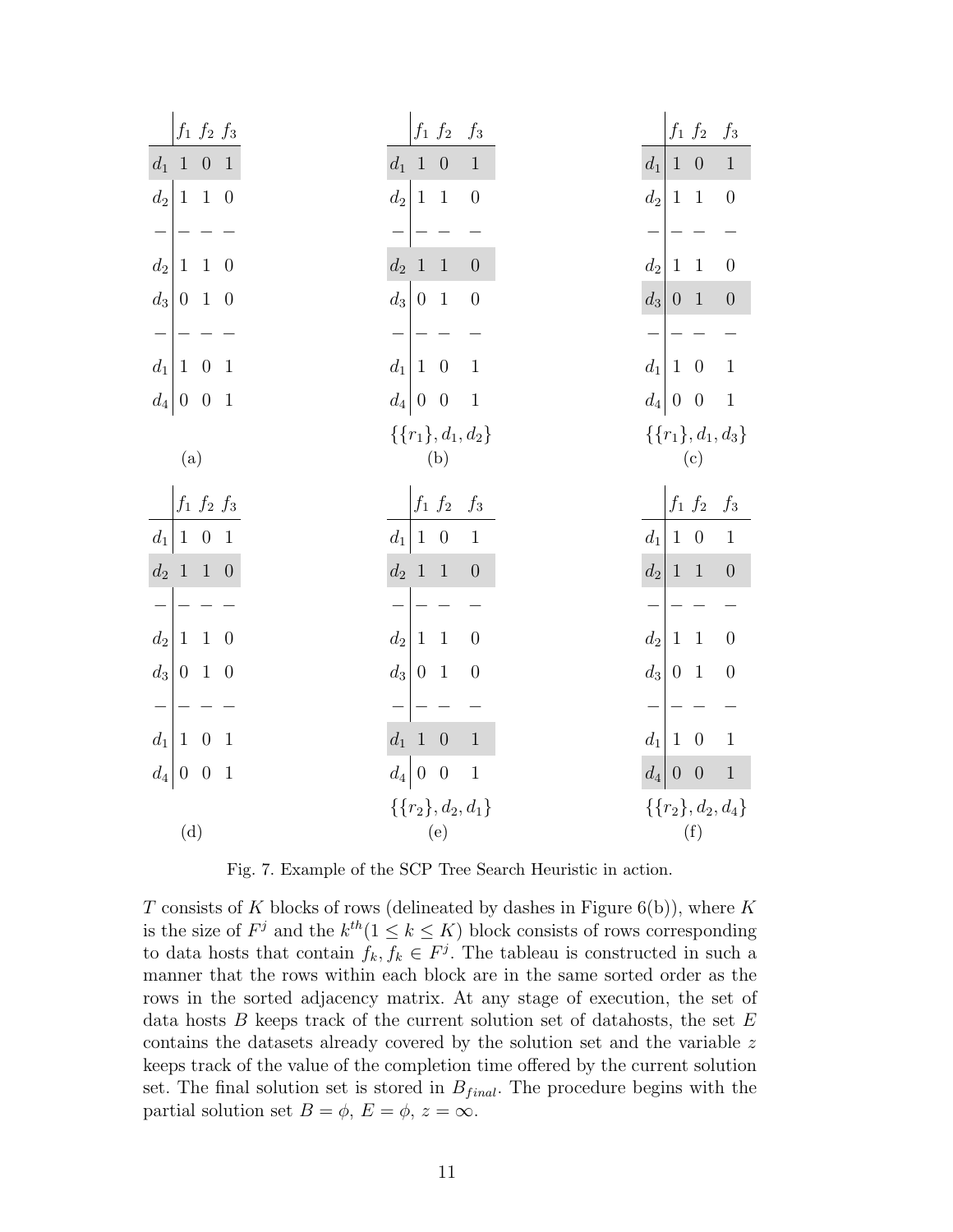During execution, the blocks are searched sequentially starting from the  $k^{th}$ block in T where k is the smallest index,  $1 \leq k \leq K$  such that  $f_k \notin E$ . Within the  $k^{th}$  block, let  $d_q^k$  mark the data host under consideration where q is a row pointer within block k. The data host  $d_q^k$  is added to B and all the datasets for which the corresponding row contains 1 are added to  $E$  as they are already covered by  $d_q^k$ . These datasets are removed from consideration and the process then moves to the next uncovered block until  $E = F<sup>j</sup>$ , that is, all the datasets have been covered. At this point, B represents the corresponding candidate set of data hosts that covers all the datasets. The function  $MCT(B)$  computes the expected value of the completion time for each compute resource combined with  $B$  and returns with the minimum of the values so found. If this is lower than the existing value in  $z$ , then the solution set is replaced with the current candidate set and z is assigned the returned value.

Whenever the heuristic enters a block that is not yet covered, it branches out within the block by a recursive call that passes along the incomplete solution set (line 13). The final solution set is returned in the variable  $B_{final}$  through normal pass-by-reference methods. At the end of each loop, the heuristic backtracks to try the next data host in the block and repeat the branching with that host (line 14).

Illustrating this using Figure 7, in the first step (Figure 7(a)), the heuristic starts with the first block in the tableau. As  $f_1$  and  $f_3$  are covered by choosing  $d_1$ , the heuristic moves to the second block to cover  $f_2$ . This gives us  $B =$  ${d_1, d_2}$  to cover all the datasets. For this B,  $r_1$  produces the lowest value of MCT and therefore, the candidate resource set (or the resource set matched to the job) at this moment is  $\{\{r_1\}, d_1, d_2\}$  (Figure 7(b)). The heuristic then backtracks and moves to the next row in the same block to produce  $B =$  ${d_1, d_3}$  and the consequent candidate resource set  ${r_1}, d_1, d_2$  (Figure 7(c)). The latter is then compared to the previous resource set and the B with lowest MCT is selected for the next iteration. In a similar fashion (Figures  $7(d)$ -  $7(f)$ ), the rest of the resource sets are discovered and a final resource set selected.

## Termination (Line 5)

Through the recursive procedure outlined in the listing, the heuristic then backtracks and discovers other candidate sets. The solution set that guarantees minimum makespan is then chosen as the final solution set. The compute resource that provides the MCT is then combined with the solution set to obtain the resource set for the job.

To reduce the scope of the tree traversal, the heuristic terminates when the first block is exhausted. The data hosts with the maximum number of datasets appear at the top of the tableau due to the initialisation process. Therefore,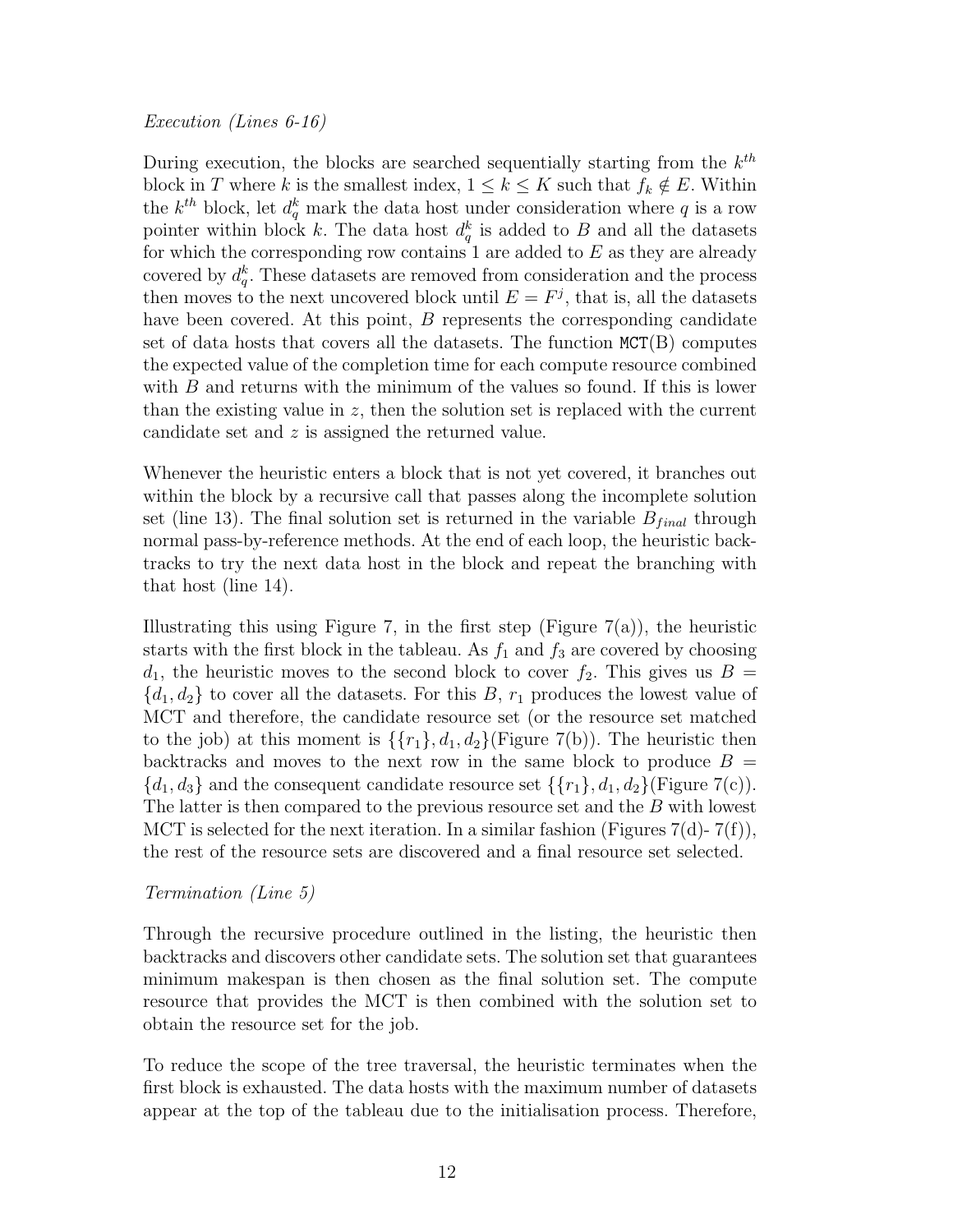most of the candidate sets will be covered by the search function by starting at the rows in the first block.

# 4 Other Approaches to the Matching Problem

Algorithm 3: The Compute-First Matching Heuristic.

1. for each  $j \in J$  do 2. Let  $S^j \leftarrow \{R^j, D^j\}, R^j \leftarrow \phi, D^j \leftarrow \phi$ 3. Let  $R^j \leftarrow \{r_{final}\}\$  such that  $T_e(j, r_{final})$  is minimum for all  $r \in R$ 4. for each  $f \in F^j$  do 5.  $D^j \leftarrow D^j \cup \{d_f\}$  where  $T_t(f, d_f, r_{final})$  is minimum for all  $d_f \in D_f$ 6. end 7. end

Compute-First - In this mapping strategy, listed in Algorithm 3, the compute resource that provides the least execution time is selected first. This step is followed by choosing data hosts that have the highest bandwidths (and therefore, the lowest transfer times) to the selected compute resource. The running time of this heuristic is  $O(MKP)$ .

| <b>Algorithm 4:</b> The Exhaustive Search Matching Heuristic. |                                                                                                                                 |  |
|---------------------------------------------------------------|---------------------------------------------------------------------------------------------------------------------------------|--|
|                                                               | 1. for each $j \in J$ do                                                                                                        |  |
| 2.                                                            | Let $S^j \leftarrow \{R^j, D^j\}, R^j \leftarrow \phi, D^j \leftarrow \phi$                                                     |  |
|                                                               | 3. Let $U \leftarrow R \times D_{f_1} \times D_{f_2} \times \ldots \times D_{f_K}$ where $f_1, f_2, \ldots, f_K \in F^{\jmath}$ |  |
| 4.                                                            | Find $u \in U$ such that $T_{ct}(j)$ is minimum                                                                                 |  |
| 5. end                                                        |                                                                                                                                 |  |

Exhaustive Search - Algorithm 4 lists the exhaustive search strategy wherein all the possible resource sets for a particular job are generated and the one guaranteeing the least completion time is chosen for the job. While this heuristic guarantees that the resource set selected will be the best for the job, it searches through  $MP<sup>K</sup>$  resource sets at a time. This leads to unreasonably large search spaces for higher values of  $K$ . For example, for a job requiring 5 datasets with 20 possible data hosts and 20 available compute resources, the search space will consist of  $(20 * 20^5) = 64 * 10^6$  resource sets.

Greedy Selection - This strategy, listed in Algorithm 5, builds the resource set by iterating through the list of datasets and making a greedy choice for the data host for accessing each dataset, followed by choosing the best compute resource for that data host. At the end of each iteration, it checks whether the compute resource so selected is better than the one selected in previous iteration when the data hosts selected in previous iterations are considered.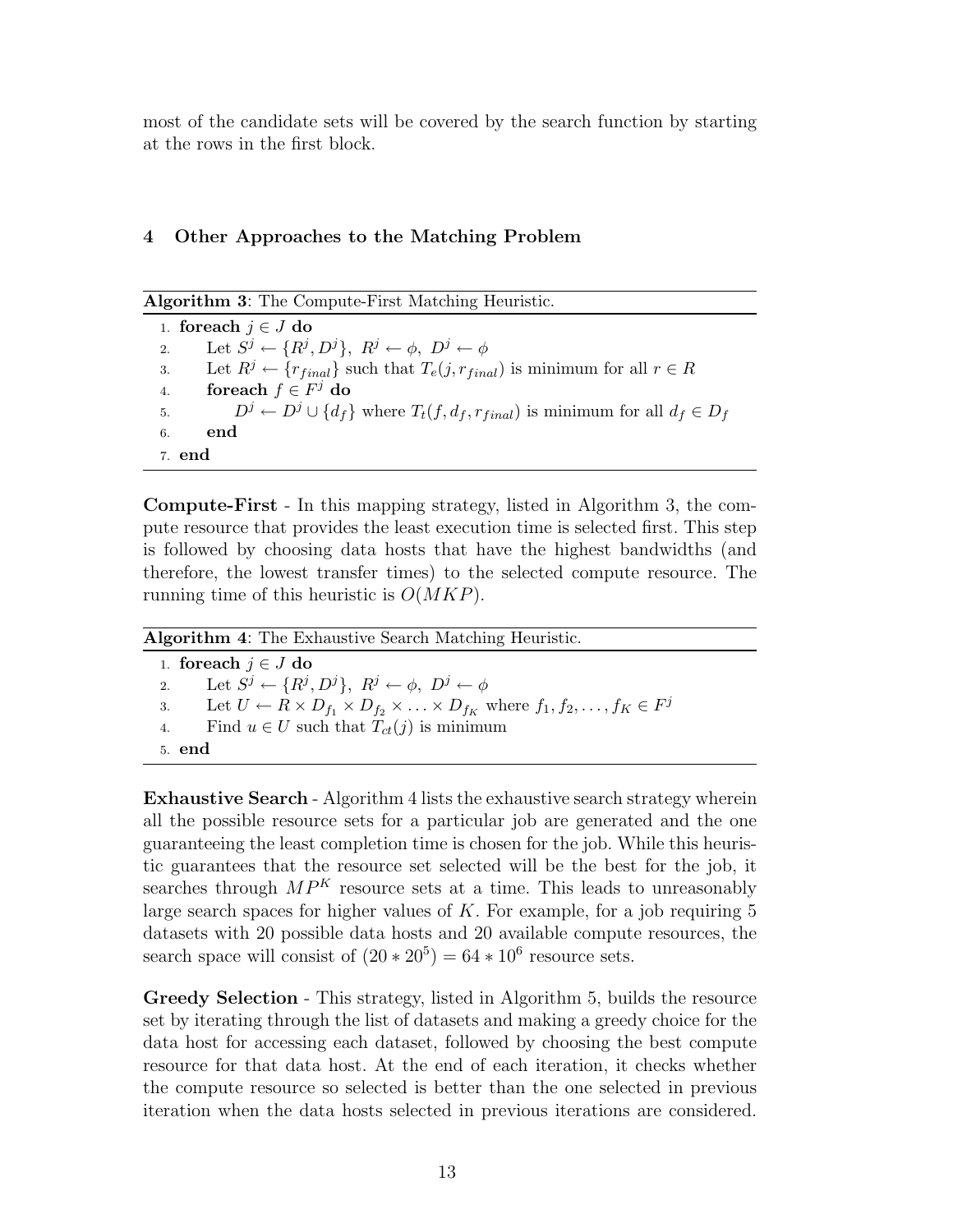Algorithm 5: Greedy Selection Strategy.

1. foreach  $j \in J$  do 2. Let  $S^j \leftarrow \{R^j, D^j\}, R^j \leftarrow \phi, D^j \leftarrow \phi$ 3. Let  $R_{temp}^j \leftarrow \phi$  // A temporary variable 4. for each  $f \in F^j$  do 5. Let  $U \leftarrow \{(d_f, r)\}_{d_f \in D_f}$  where r is the first element of ordered set  $R_{d_f}$ 6. Find  $(d_f, r)$  such that  $T_t(f, d_f, r) + T_e(j, r)$  is minimum over U 7. if  $S^j = {\phi, \phi}$  then 8.  $R^j \leftarrow \{r\}, D^j \leftarrow \{d_f\}, R_{temp}^j \leftarrow \{r\}$ 9. else 10.  $R^j \leftarrow \{r\}, D^j \cup \{d_f\}$ 11.  $S^j \leftarrow \min\{\{R^j, D^j\}, \{R^j_{temp}, D^j\}\}\$  $R_{temp}^j \leftarrow R^j$ 12. 13. end 14. end

This heuristic was presented by the authors [19] for deadline and budget constrained cost and time minimisation scheduling of distributed data-intensive applications. The running time of this heuristic is  $O(MKP)$ .

# 5 Scheduling Heuristics

While the mapping heuristic finds a resource set for a single job, the overall objective is to minimize the total *makespan* [9], the total time from the start of the scheduling to the completion of the last job, of the application consisting of N such data-intensive jobs. To that end, we apply the well-known MinMin and Sufferage heuristics, proposed by Maheswaran,et.al [9], for dynamic scheduling of jobs on heterogeneous computing resources. These have been extended to take into account the distributed data requirements of the target application model.

Algorithm 6 outlines the extended MinMin scheduling heuristic. The basic idea of this heuristic is to find the job that has the least value of completion time among all the jobs and allocate it to the resource set that achieves it. The intuition behind this is that such an allocation over all the jobs will minimize the overall completion time. The term  $J_U$  denotes the set of jobs that have not been allocated to any resource set yet. In the beginning, it matches all the jobs to a resource set that guarantees the MCT for that job (line 4). This is produced through matching heuristics such as the SCP Tree Search, Greedy Selection, Compute-First or Exhaustive Search, that have been presented in previous sections. Then, the job with the MCT in the present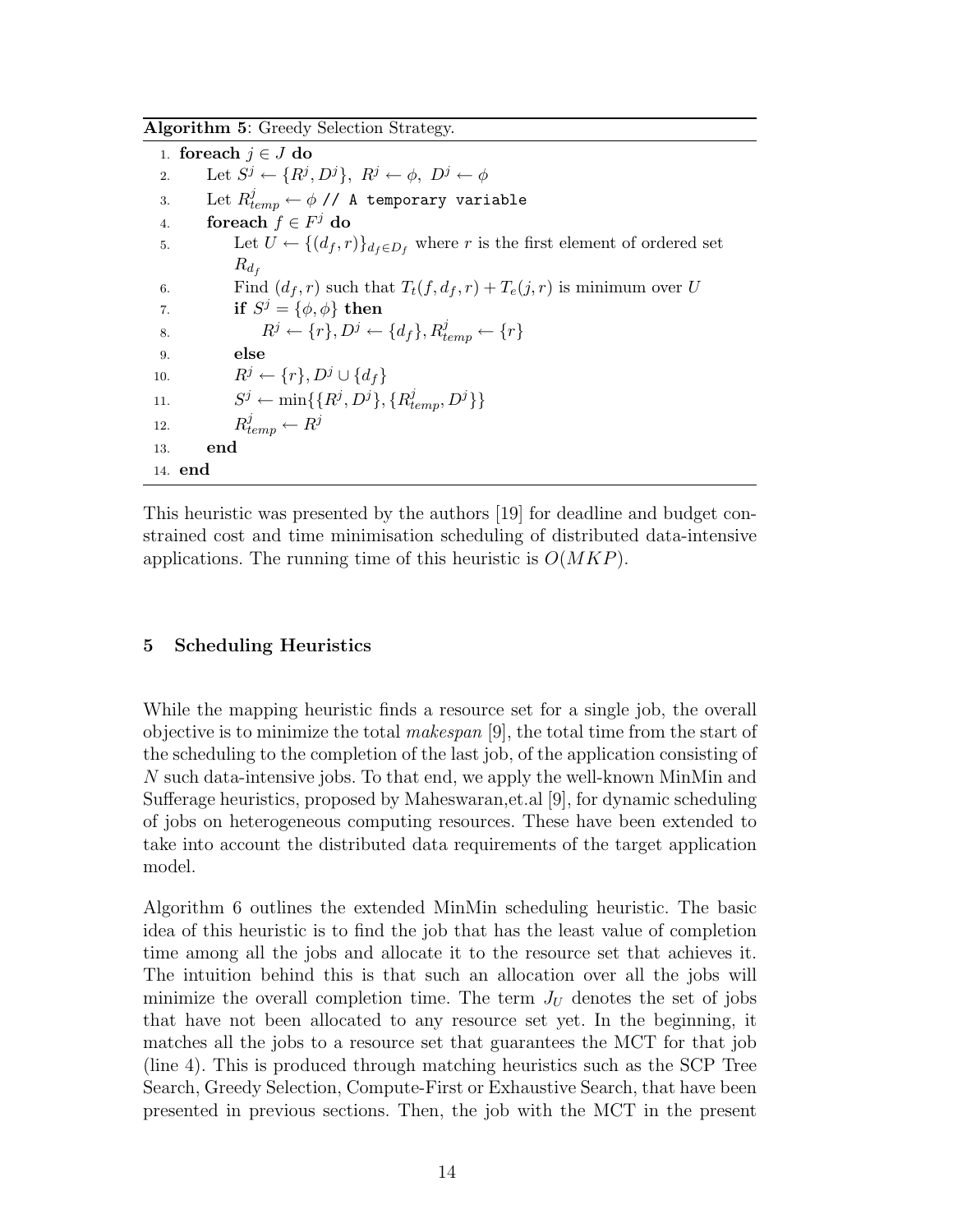Algorithm 6: The MinMin Scheduling heuristic extended for distributed data-intensive applications.

|     | 1. repeat                                                                   |
|-----|-----------------------------------------------------------------------------|
|     | Begin Mapping                                                               |
| 2.  | repeat                                                                      |
| 3.  | foreach $j \in J_U$ do                                                      |
| 4.  | Find the resource set that achieves the MCT for $j$                         |
| 5.  | end                                                                         |
| 6.  | Find the job $j \in J_U$ with the least value of $T_{ct}(j)$                |
| 7.  | Assign j to its selected resource set and remove it from $J_U$              |
| 8.  | Update the resource availability based on the allocation performed          |
|     | in the previous step                                                        |
| 9.  | until $J_U$ is empty                                                        |
|     | End Mapping                                                                 |
| 10. | Dispatch the mapped jobs to the selected resources such that the job        |
|     | allocation limit of each resource is not exceeded                           |
| 11. | Wait until the next scheduling event                                        |
| 12. | <b>foreach</b> job completed in the previous interval <b>do</b>             |
| 13. | For each dataset that has been transferred from a remote data host          |
|     | for the job, add its eventual destination (compute resource) as a           |
|     | future source of the dataset for the jobs remaining in $J_U$                |
| 14. | end                                                                         |
| 15. | For each resource, revise its capability estimates (job allocation limit or |
|     | available queue slots) depending on various information sources such as     |
|     | external performance monitors or the jobs completed in the previous         |
|     | interval                                                                    |
|     | 16. <b>until</b> all jobs are completed                                     |

allocation is assigned to the compute resource in its chosen resource set (line 7). This job is then removed from the unallocated job set. As job assignment changes the availability of the compute resource with respect to the number of available slots/processors, the resource information is updated and the process is repeated until all the jobs in  $J_U$  have been allocated to some resource set.

For each compute resource, the dispatching function (line 10) submits the jobs mapped to it to the remote job management system (or the job queue) until all the slots on the queue have been filled or the jobs exhausted. The remaining jobs that were assigned to the compute resource but were not able to be allocated to the remote queues, are returned back to the unallocated jobs list. The scheduler then waits until the next scheduling event to resume.

When a job is scheduled for execution on a compute resource, all the datasets that are required for the job and are not available local to the resource, are transferred to the resource prior to execution. These datasets become replicas that can be used by following jobs. Here, this is taken into account by registering the compute resource in question (or its associated data host) as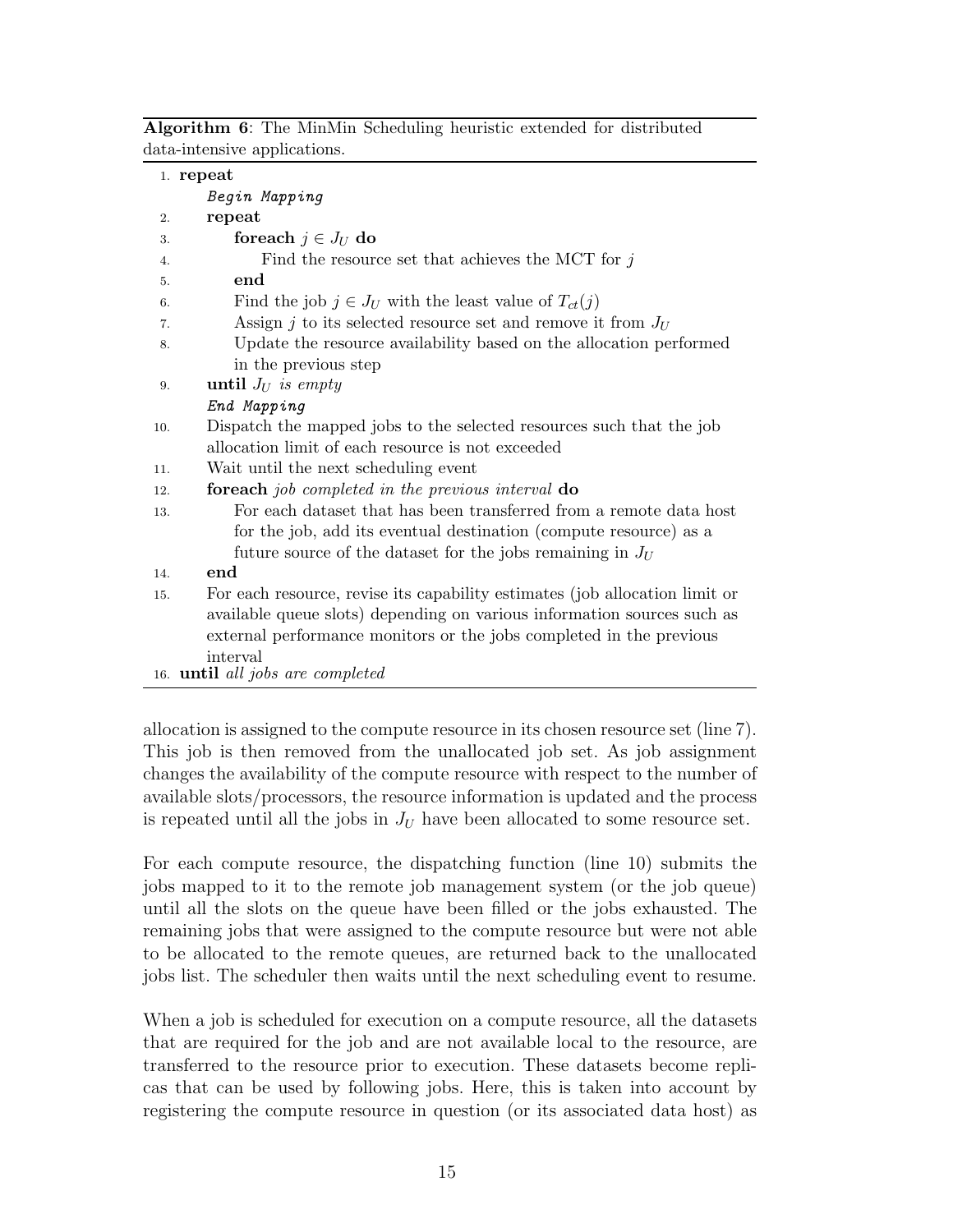Algorithm 7: The Sufferage heuristic extended for distributed dataintensive applications.

|    | Begin Mapping                                                         |
|----|-----------------------------------------------------------------------|
|    | 1. repeat                                                             |
| 2. | foreach $j \in J_U$ do                                                |
| 3. | Find the resource set that achieves the MCT for $j$                   |
| 4. | Find the second best completion time for $j$                          |
| 5. | sufferage value $=$ second best value - best value                    |
| 6. | end                                                                   |
| 7. | Find the job $j \in J_U$ with the maximum sufferage value             |
| 8. | Assign j to its selected resource set and remove j from $J_U$         |
| 9. | Update the resource availability based on the allocation performed in |
|    | the previous step                                                     |
|    | 10. <b>until</b> $J_U$ is empty                                       |
|    | End Mapping                                                           |

a source of the transferred datasets for succeeding allocation loops (line 13). This enables exploiting both temporal and spatial locality of data access.

The motivation behind the Sufferage heuristic (listed in Figure 7) is to allocate a resource set to a job that would be disadvantaged the most (or "suffer" the most ) if that resource set were not allocated to it. This is determined through a sufferage value computed as the difference between the second best and the best value of the completion time for the job.

For each job, the resource set that offers the least value of the completion time is determined through the same mechanisms as that in MinMin. Then, the compute resource in that resource set is removed from consideration and the matching function is rerun to provide another minimal resource set with the next best value for the completion time. The selection of the compute resource determines both the execution time  $(T_e)$  and the data transfer times  $(T_t)$ . Therefore, removing it from consideration will produce the maximum impact on the value of the completion time. After determining the sufferage value for each job, the job with the largest sufferage value is then selected and assigned to its chosen resource set. The rest of the heuristic including dispatching and updating of compute resource and data host information proceeds in the same manner as MinMin.

# 6 Evaluation of Scheduling Algorithms

Effective evaluation of scheduling algorithms requires the study of their performance under different scenarios such as different user inputs and varying resource conditions. Within Grid environments, resource loads and the number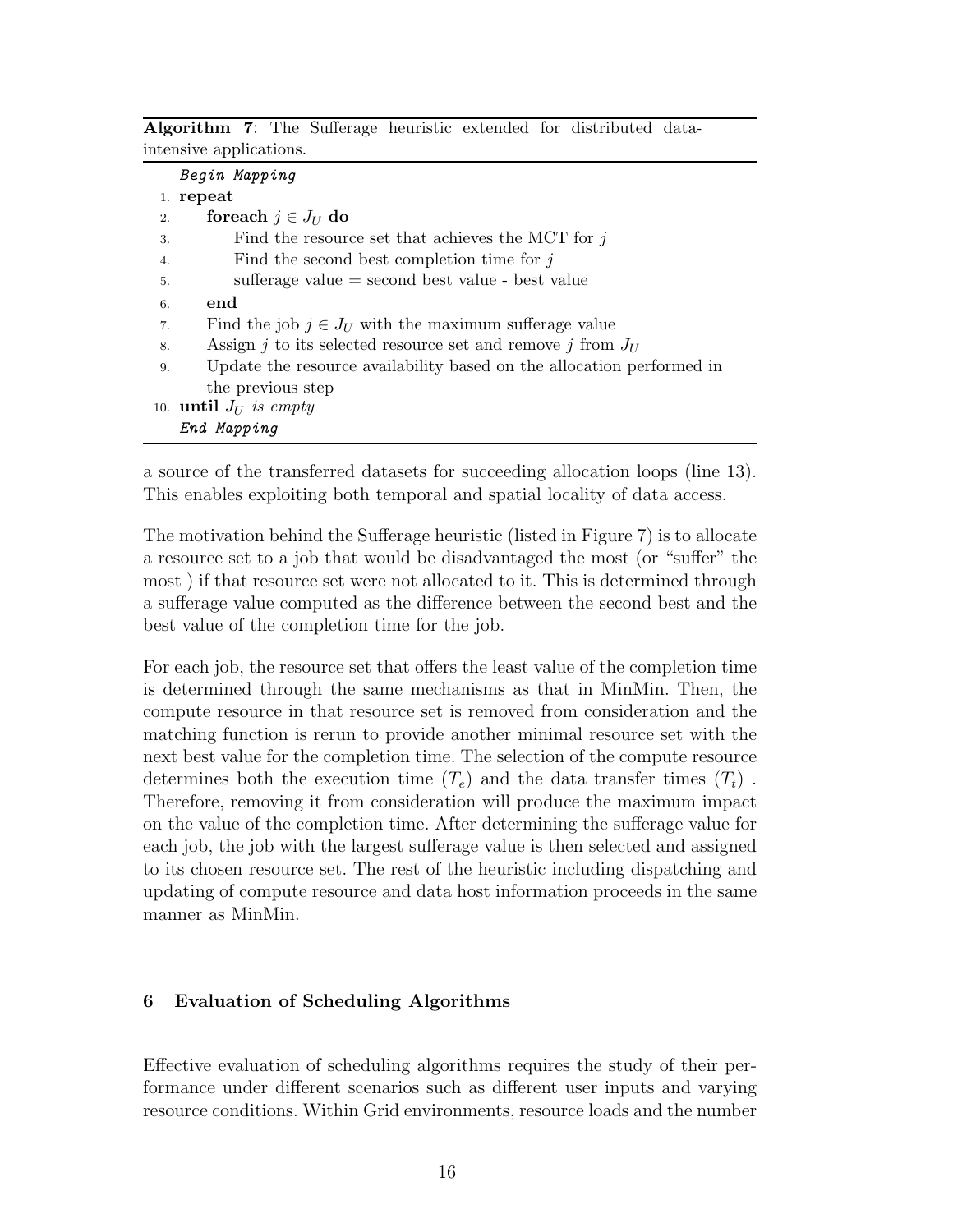of users vary continuously and the spread of resources among different administrative domains makes it nearly impossible to control the environment to provide a stable configuration for evaluation. Furthermore, the network plays a large role in the performance of scheduling algorithms for data-intensive applications and it is impossible to create consistent conditions over public networks. The scale of the evaluation is also limited by the number of Grid resources that can be accessed.

Therefore, it was decided to evaluate the performance of algorithms on a simulated Grid environment to ensure a stable and repeatable configuration. Simulation has been used extensively for modelling and evaluation of distributed computing systems and the popularity of this methodology for evaluation of Grid scheduling algorithms have led to the availability of several Grid simulation packages [20]. Some of the simulation systems available for data-intensive computing environments such as Data Grids include GridSim [21], MONARC simulator [22], OptorSim [6], ChicSim [23] and SimGrid [24]. GridSim enables modelling and simulation of heterogeneous Grid resources with time-shared and space-shared node allocation and different economic costs; Grid networks with different routing topologies and QoS classes [25]; and Data Grid replica catalogs that can be connected in different configurations [26]. Also, it presents itself as a toolkit that allows creation of different applications such as resource brokers having scheduling algorithms with different objectives. Hence, Grid-Sim was used as the simulation system for evaluating the scheduling algorithms for distributed data-intensive applications. Evaluation of the scheduling algorithms in GridSim required modelling of Grid resources, their interconnections and the data-intensive applications. The sections that follow describe in detail how each of these were modeled.

## 6.1 Simulated Resources

The testbed modelled in this evaluation is shown in Figure 2. The modelled testbed contains 11 resources spread across 6 countries connected via high capacity network links. Each resource, except the one at CERN (Geneva), was used both as a compute resource and as a data host. The resource at CERN was used as a pure data source (data host) in the evaluation and therefore, no jobs were submitted to it for execution. The resources in the actual testbed have gone through several configuration changes, not all of which are publicly available, and hence it was impossible to model their layout and CPU capability accurately. Instead, it was decided to create a configuration for each resource such that the modelled testbed, in whole, would reflect the heterogeneity of platforms and capabilities that is normally the characteristic of Grids. All the resources were simulated as clusters of single CPU nodes or Processing Elements (PEs) with a batch job management system using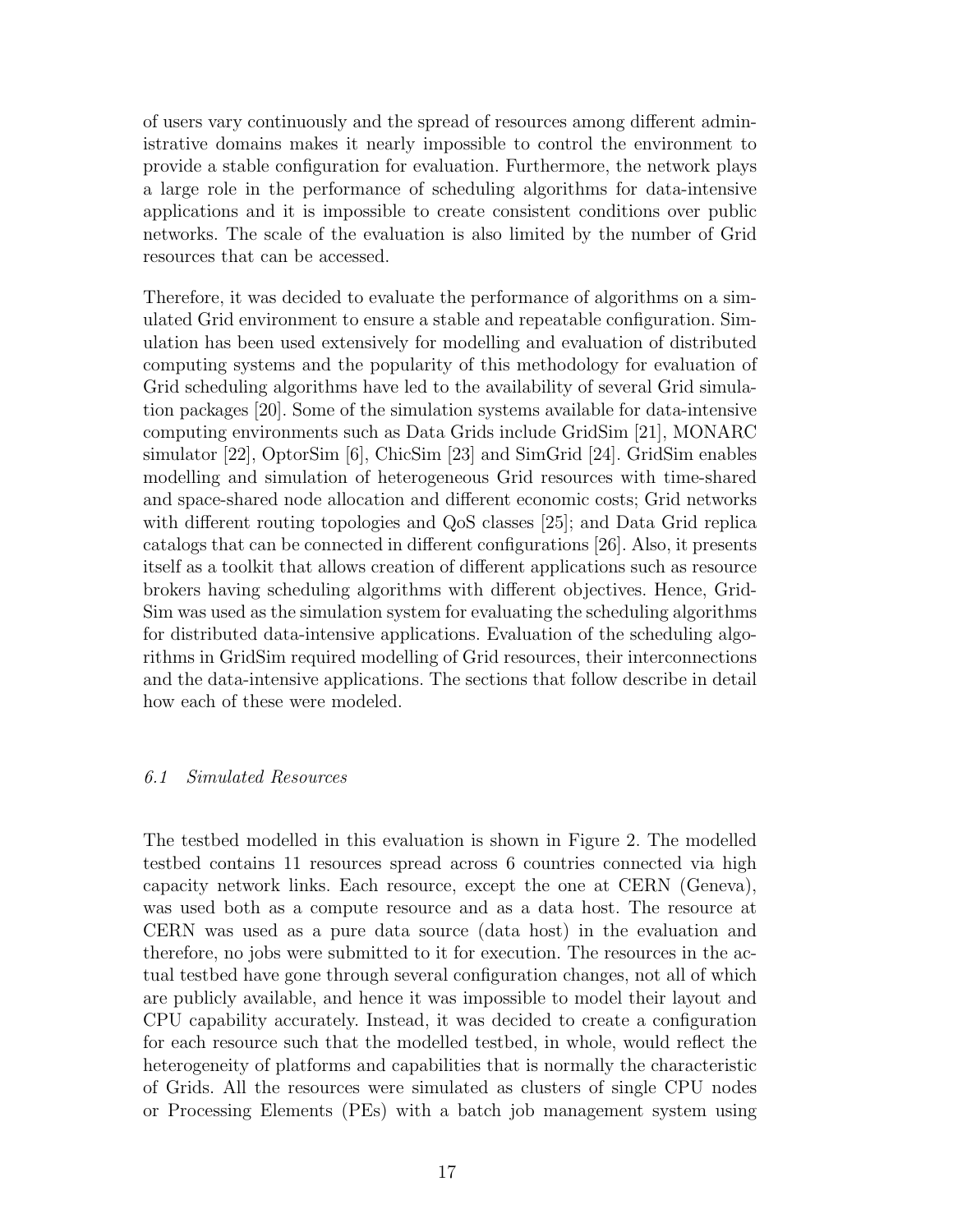| <b>Name</b><br>Resource<br>(Location) | No. of Nodes   | Single<br>$\bf{PE}$<br>Rating<br>(MIPS) | Storage (TB) | Mean<br>Load |
|---------------------------------------|----------------|-----------------------------------------|--------------|--------------|
| RAL (UK)                              | 41             | 1140                                    | 2.75         | 0.9          |
| College<br>Imperial<br>(UK)           | 52             | 1330                                    | 1.80         | 0.95         |
| NorduGrid (Norway)                    | 17             | 1176                                    | 1.00         | 0.9          |
| (Nether-<br><b>NIKHEF</b><br>lands)   | 18             | 1166                                    | 0.50         | 0.9          |
| Lyon (France)                         | 12             | 1320                                    | 1.35         | 0.8          |
| CERN (Switzerland)                    |                |                                         | 12           |              |
| Milano (Italy)                        | $\overline{7}$ | 1000                                    | 0.35         | 0.5          |
| Torino (Italy)                        | $\overline{4}$ | 1330                                    | 0.10         | 0.5          |
| Catania (Italy)                       | 5              | 1200                                    | 0.25         | 0.6          |
| Padova (Italy)                        | 13             | 1000                                    | 0.05         | $0.4\,$      |
| Bologna (Italy)                       | 20             | 1140                                    | 5.00         | 0.8          |

Table 1 Resources within EDG testbed used for evaluation.

space-shared policy. This modelled real world Grid resources that are generally high performance clusters in which each job is allocated to a processing node through a job submission queue. The processing capabilities of the PEs were rated in terms of Million Instructions Per Sec (MIPS) so that the application requirements can be modelled in Million Instructions (MI). The configuration assigned to the resources in the testbed for the simulation are listed in Table 1.

To model resource contention caused by multiple users submitting jobs simultaneously and the resultant variation in resource availability, a *load factor* was associated with each resource. The load factor is simply the ratio of the number of PEs that are occupied to the total number of PEs available in a resource. During simulation, the instantaneous load (or number of PEs occupied) for each resource was derived from a Gaussian distribution centered around its mean load factor shown in Table 1.

Storage at the resources was modelled as the total disk capacity available at the site. Site access latencies such as disk read time were ignored as these are less than the network delays by an order of magnitude. The network between the resources were modelled as the set of routers and links shown in Figure 2. Variations of the available network bandwidth are simulated by associating a link load factor, which is the ratio of the available bandwidth to the total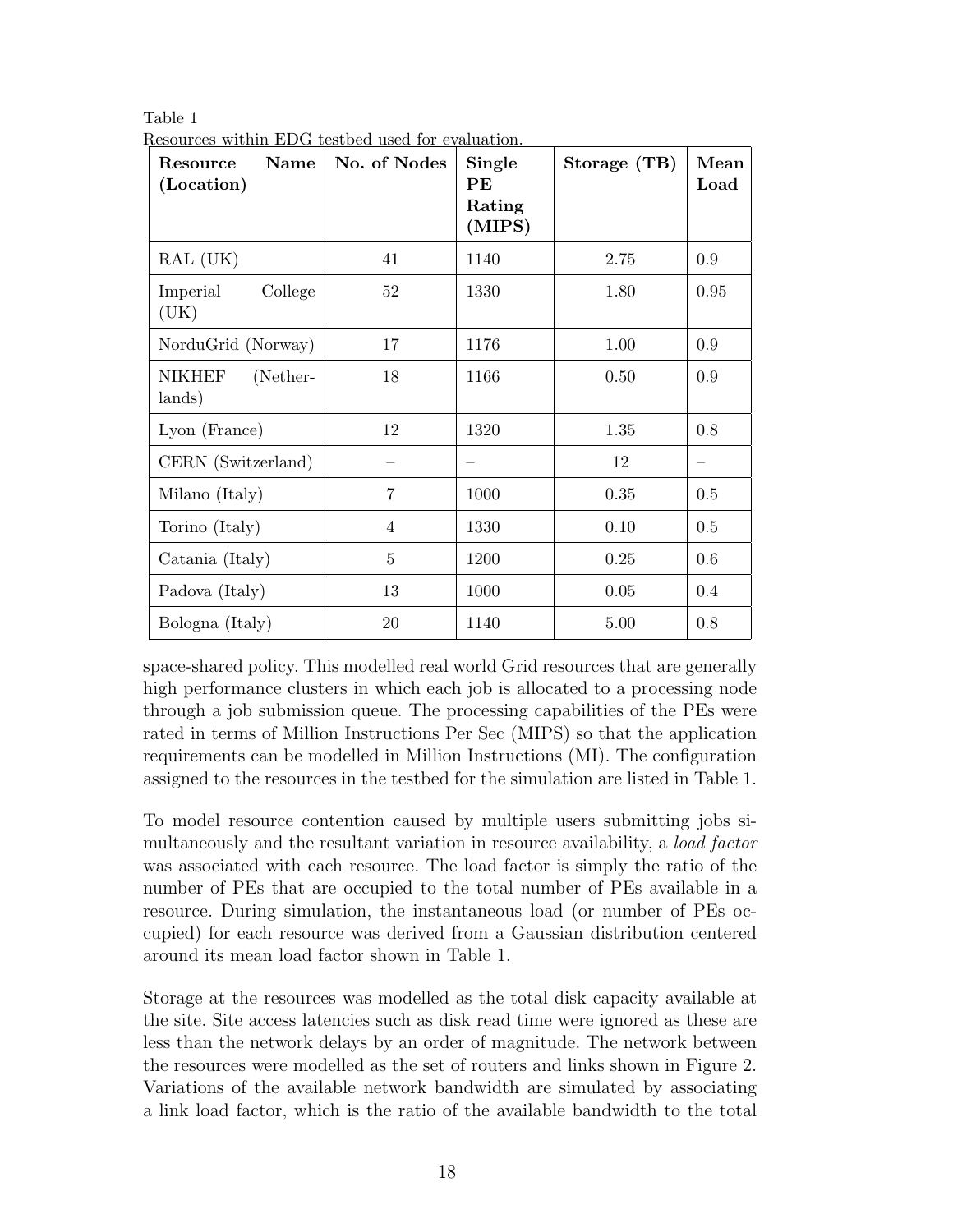bandwidth for a network link. During simulation, the instantaneous measure of the link load is derived from another Gaussian distribution centered around a mean load assigned at random, at the start of the simulation, to each of the links.

It was possible to keep track of the various load variations through information services built into the simulation entities. For example, it was possible to query the instantaneous bandwidth of the network link between any two resources. It was also possible to determine resource availability information by querying the resource for its instantaneous load and number of PEs available.

# 6.2 Distribution of Data

A universal set of 1000 datasets was used for this evaluation. Studies of similar environments [27] have shown that the size of the datasets follow a heavy-tailed distribution in which there are larger numbers of smaller size datasets and vice versa. Therefore, the set of datasets are generated with sizes distributed according to the logarithmic distribution in the interval [1GB, 6GB]. The distribution of datasets in a Data Grid depends on many factors including variations in popularity, the replication strategy employed and the nature of the Grid fabric. To model this distribution, at the start of the simulation, each of the datasets were replicated on one or more of the data hosts according to a preset pattern of dataset distribution. Two common patterns of data distribution considered in this evaluation are given below:

- Uniform : Here, the distribution of datasets is modelled on a uniform distribution. Here, each dataset is equally likely to be replicated at any site.
- $Zipf: Zipf-like distributions follow a power law model in which the probability function is given by:\n $\begin{bmatrix}\n\frac{1}{2} & \frac{1}{2} \\
\frac{1}{2} & \frac{1}{2} \\
\frac{1}{2} & \frac{1}{2}\n\end{bmatrix}$$ ability of occurrence of the  $i<sup>th</sup>$  ranked dataset in a list of datasets is inversely proportional to  $i^{-a}$  where  $a \leq 1$ . In other words, a few datasets are distributed widely whereas most of datasets are found in one or two places. This models a scenario where the datasets are replicated on the basis of popularity. It has been shown that Zipf-like distributions holds true in cases such as requests for pages in World Wide Web where a few of the sites are visited the most [28]. This scenario has been evaluated for a Data Grid environment in related publications [29].

Henceforth, the distribution applied is described by the variable Dist. The distribution of datasets was also controlled through a parameter called the degree of replication which is the maximum possible number of replicas of any dataset present in the Data Grid at the beginning of the simulation. For example, a degree of replication of 3 means there can be up to 3 copies of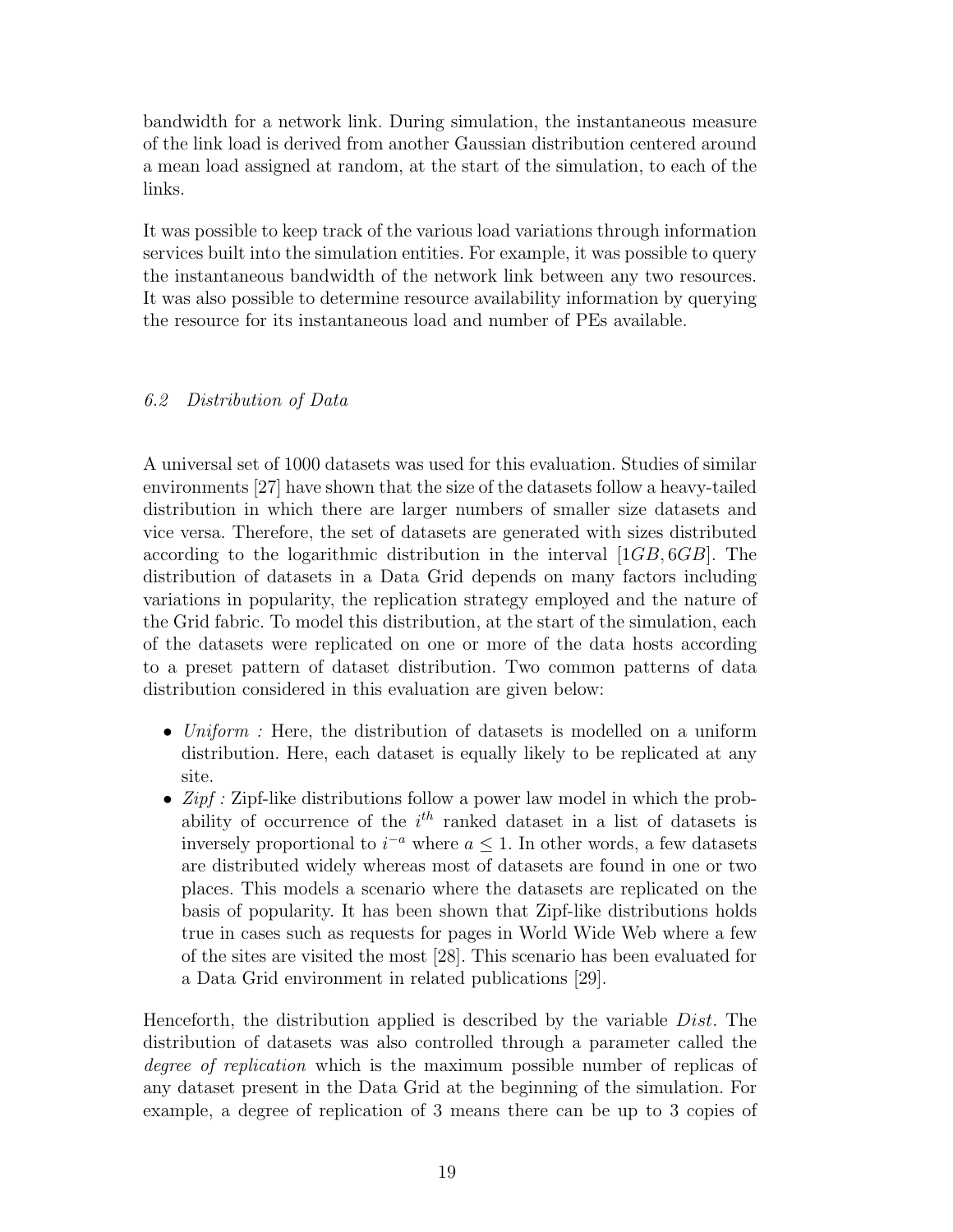any dataset on the Grid resources. However, not all datasets are replicated to the limit of the degree of replication. In a uniform distribution, a higher percentage of the datasets are replicated up to the maximum limit than in the Zipf distribution. The degree of replication in this evaluation is 5.

## 6.3 Application and Jobs

The simulated application models a Bag-of-Task application that can be converted into a set of independent jobs. The size of the application was determined by the number of jobs in the set (or  $N$ ). Each job translates to a Gridlet object which is the smallest unit of execution in GridSim. The computational size of a job or the job length, described by the term  $Size$ , is expressed in terms of the time taken to run the job on a standard PE with a MIPS rating of 1000. That is, a job with length 100,000 MI runs for 100 seconds on a standard resource. Each job requires as input, a pre-determined number of datasets (or K datasets) selected at random from the universal set of datasets. For the purpose of comparison,  $K$  is kept a constant among all the jobs in a set although this is not a condition imposed on the heuristic itself.

An experiment is an execution of the all the heuristics for an application while keeping the values for these parameters constant, and is therefore described by the tuple  $(N, K, Size, Dist)$ . At the beginning of each experiment, the set of datasets, their distribution among the resources, and the set of jobs are generated. This configuration is then kept constant while each of the scheduling heuristics are evaluated in turn. To keep the resource and network conditions repeatable among evaluations, a random number generator is used with a constant seed. The evaluation is conducted with different values for  $N, K, Size$ and Dist to study the performance under different input conditions.

## 7 Experimental Results

#### 7.1 Comparison between the Matching Heuristics

The performances of the matching heuristics discussed in the previous section were compared with each other by pairing each of them with the MinMin heuristic and conducting 50 simulation experiments with different values for N, K, Size and Dist. Throughout this section, SCP and Greedy refer to the SCP Tree Search and the Greedy Selection heuristics presented in the previous section respectively. The objective of this evaluation was to reduce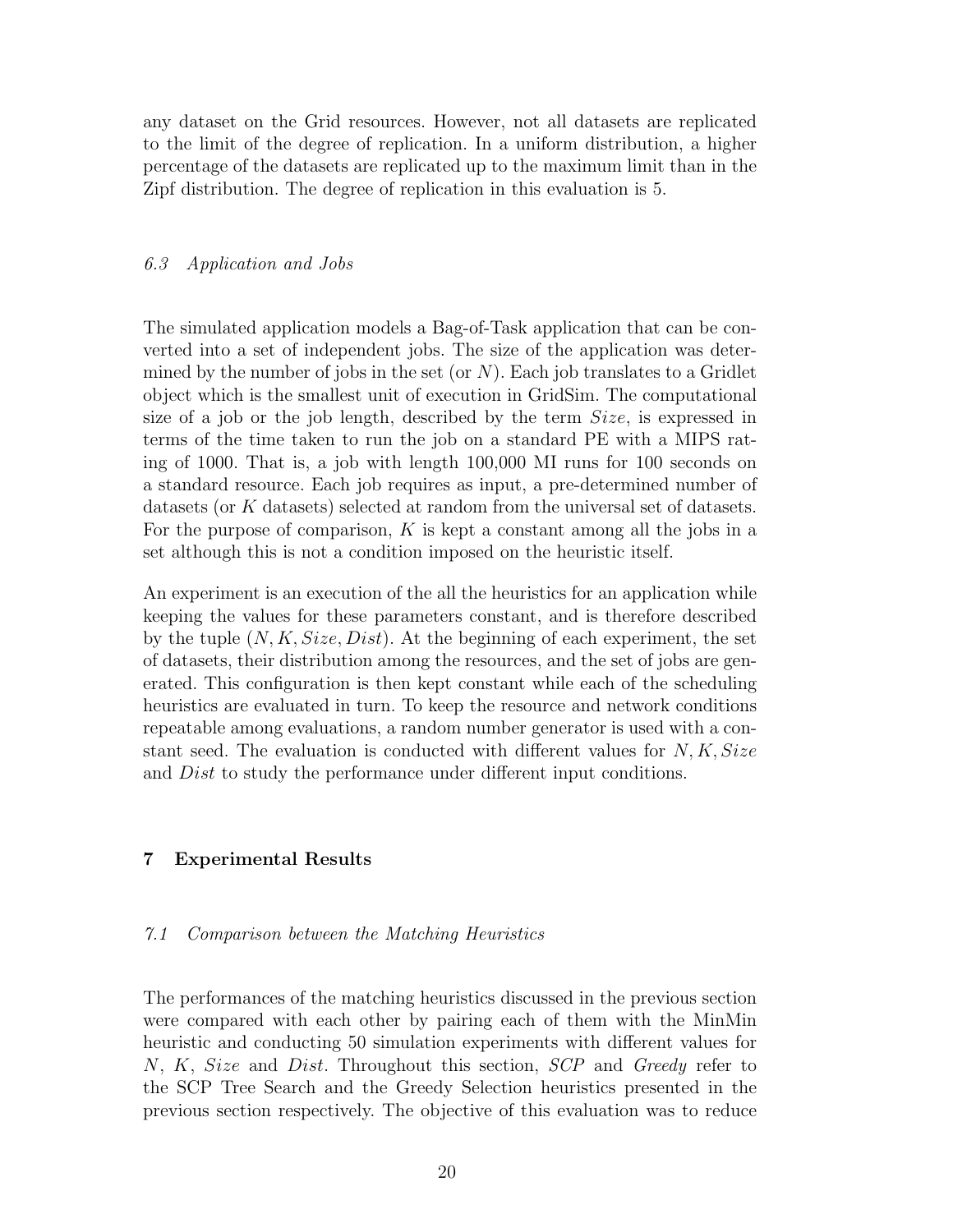the makespan [9] of the application which is the total wallclock time between the submission of the first job to the completion of the last job in the set.

## Mapping Heuristic Geometric Mean Avg. deg.  $(SD) | Avg.$  rank  $(SD)$ Compute-First || 37593.71 (69.01 (19.4) | 3.63 (0.48) Greedy  $\parallel$  36927.44  $\parallel$  71.86 (50.55)  $\parallel$  3.23 (0.71) SCP  $\parallel$  24011.17  $\parallel$  7.68 (10.42)  $\parallel$  1.67 (0.6) Exhaustive Search 23218.49 3.87 (6.46) 1.47 (0.58)

Summary of Simulation Results.

Table 2

The results of the experiments are summarised in Table 2 and are based on the methodology provided by Casanova, et. al [12]. For each matching heuristic, the table contains three values:

- (1) Geometric Mean of the makespans: The geometric mean is used as the makespans vary in orders of magnitude depending on parameters such as number of jobs per application set, number of files per job and the size of each job. The lower the geometric mean, the better the performance of the heuristic.
- (2) Average degradation (Avg. deg.) from the best heuristic: In an experiment, the degradation of a heuristic is the difference between its makespan and the makespan of the best heuristic for that experiment and is expressed as a percentage of the latter measure. The average degradation is computed as an arithmetic mean over all experiments and the standard deviation of the population is given in the parentheses next to the means in the table. This is a measure of how far a heuristic is away from the best heuristic for an experiment. A lower number for a heuristic certainly means that on an average that heuristic is better than the others.
- (3) Average rank  $(Avg. rank)$  of each heuristic in an experiment: The ranking is in the ascending order of makespans produced by the heuristics for each experiment, that is, the lower the makespan, the lower the rank of the heuristic. The average rank is calculated over all the experiments and the standard deviation is provided alongside the averages in parantheses.

The three values together provide a consolidated view of the performance of each heuristic. For example, it can be seen that on average Compute-First and Greedy both perform worse than either SCP or Exhaustive Search. However, the standard deviation of the population is much higher in the case of Greedy than that of Compute-First. Therefore, Compute-First can be expected to perform as the worst heuristic most of time. Indeed, in a few of the experiments, Greedy performed as good or even better than SCP while Compute-First never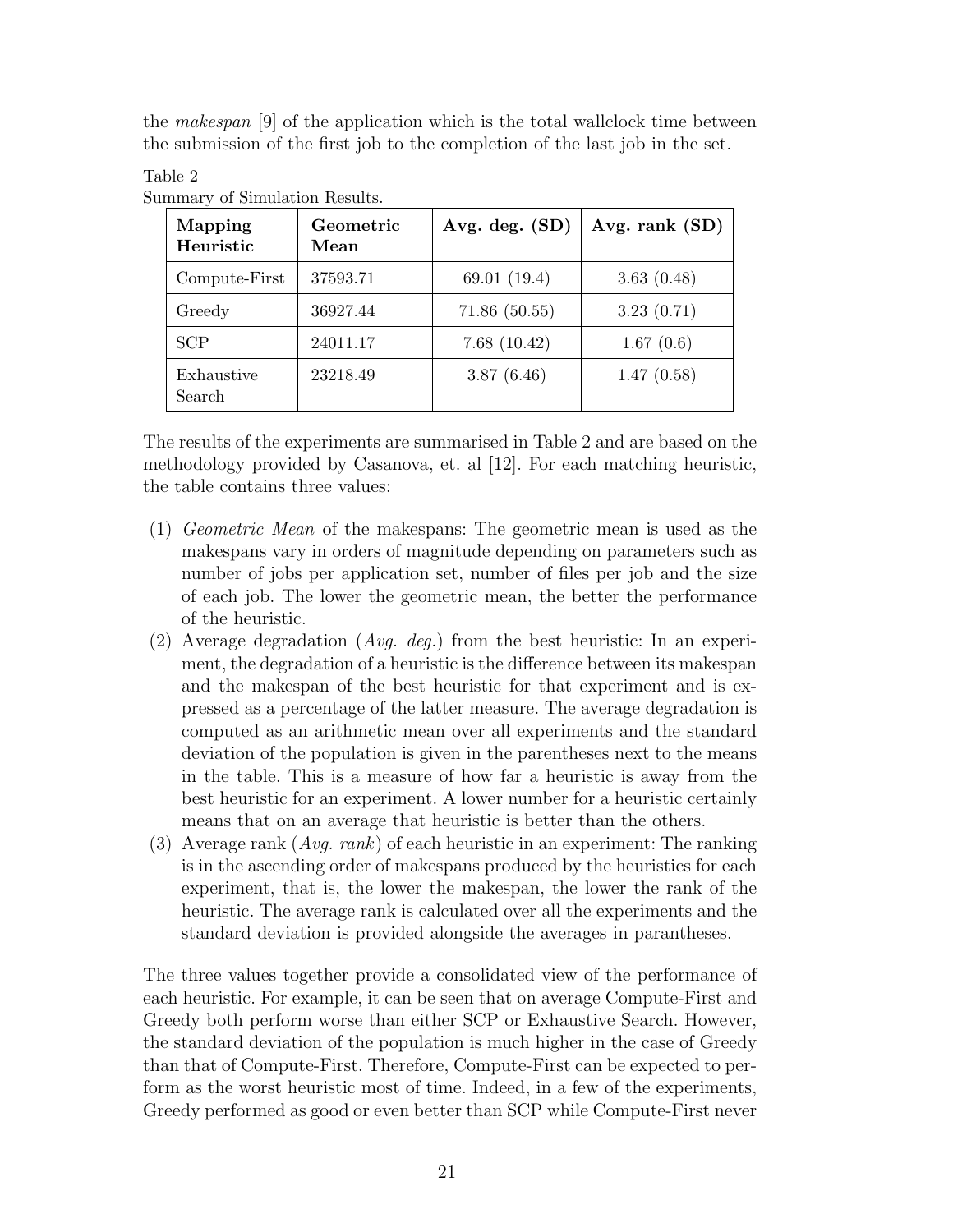came close to the performance of the other heuristics.

As is expected, between SCP and Exhaustive Search, the latter provides the better results by having a consistently lower score than the former. However, the nature of Exhaustive Search means that as the number of datasets per job increases, the number of resource sets that need to be considered by the heuristic increases dramatically. The geometric mean and average rank of SCP is close to that of Exhaustive Search heuristic. The average rank is less than 2 for both heuristics which implies that in many scenarios, SCP provides a better performance than Exhaustive Search.

## 7.1.1 Impact of Data Transfer on Performance

Figures 8-10 show a more fine-grained view of the experimental evaluation by showing the effect of varying one of the variables  $(N, K, Size, Dist)$ , all others kept constant. Essentially, these are snapshots of the experimental results that contributed to the summary data in Table 2. Along with the makespan, two more measures of performance are considered within these figures. These are:

- (1) Mean percentage of data time: For each job in an experiment, the share of the data transfer time is calculated as a percentage of the total execution time for that job. The average of this measure over all the jobs then represents the mean impact of the data transfer time on the set of jobs or the application as a whole. A lower number is better as one of the aims of the scheduling algorithms presented so far has been to reduce the data transfer time.
- (2) Mean locality of access: For each job, the ratio of the number of datasets accessed from the local disk storage of the compute resource to the total number of datasets accessed by the job from all resources is calculated as a percentage of the latter and is termed as the local access ratio. The average of the local access ratio over all the jobs becomes a measure of locality exploited by each of the algorithms. In this case, a higher number is better as increased local access decreases the impact of remote data transfer on the performance.

These two measures represent two slightly different perspectives on the data access performed by the jobs. Consider a job that requires one dataset of size 6 GB and two datasets of size 1 GB each. The job may be scheduled such that the larger-sized dataset is accessed locally, whereas the smaller-sized datasets may be accessed from remote data hosts. In this case, the data transfer component is small but the locality of access is low as well. However, when the sizes of the datasets are more or less equal, the locality of access becomes an important factor. These two measures, therefore, give an indication of the importance given by the algorithms to the location of data. These can be correlated with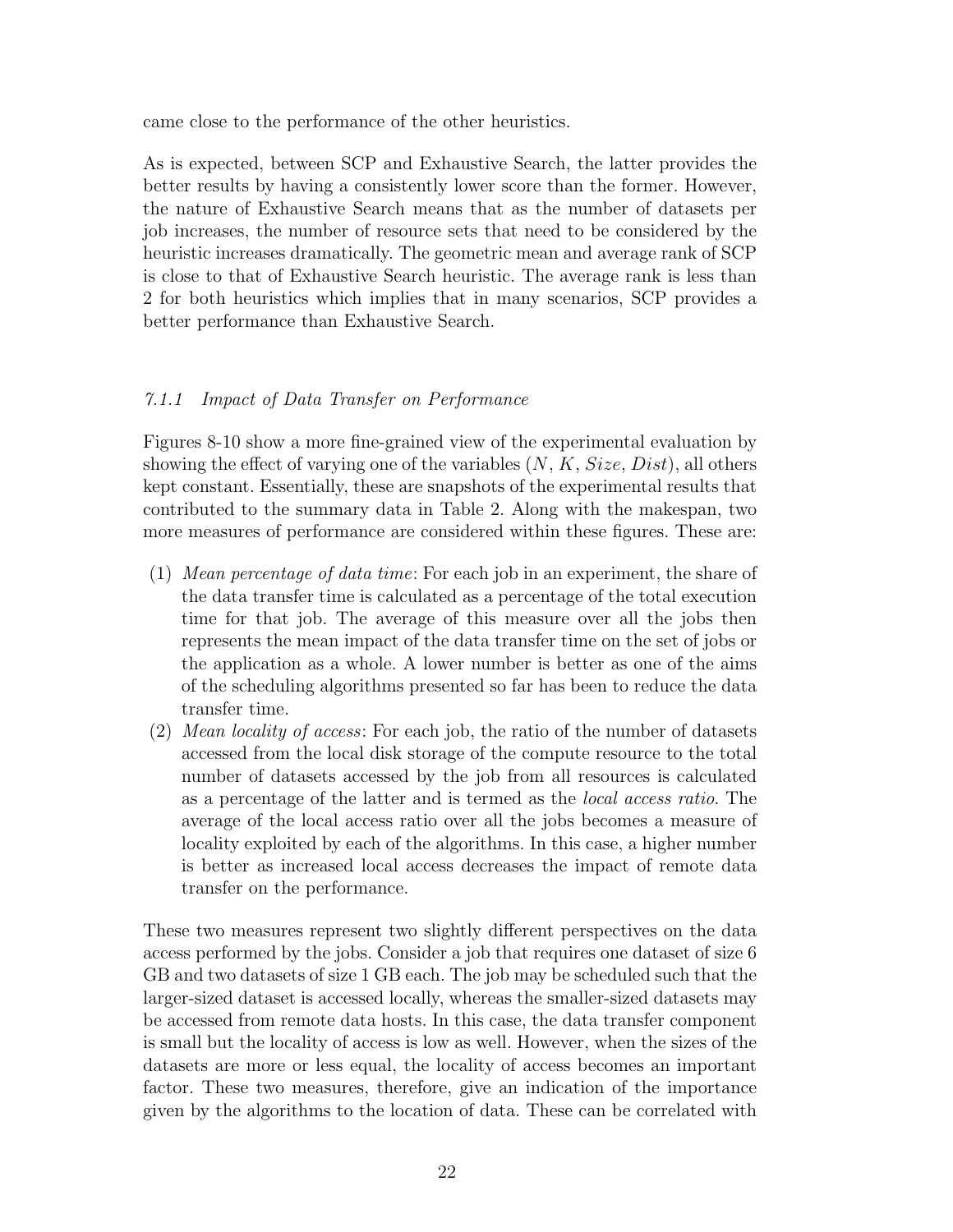

Fig. 8. Evaluation with increasing number of jobs ( $Size=300000$  MI,  $K=3$ , Left:  $Dist = Uniform$ , Right:  $Dist = Zipf$ ).

the makespan to judge the impact of the selection made by an algorithm on its performance.

Figure 8 shows the impact of the number of jobs on the performance of the algorithm. It can be seen that as the number of jobs increases, the makespan of Compute-First and Greedy heuristic rise more steeply than the other two. The impact of data time is lower for SCP and Exhaustive Search than it is for Compute First and is a factor in their improved performance. Locality of access is also higher for the former two algorithms and it increases as the number of jobs in the set increases. This is because the probability of datasets being shared increases with more jobs accessing the same global set of datasets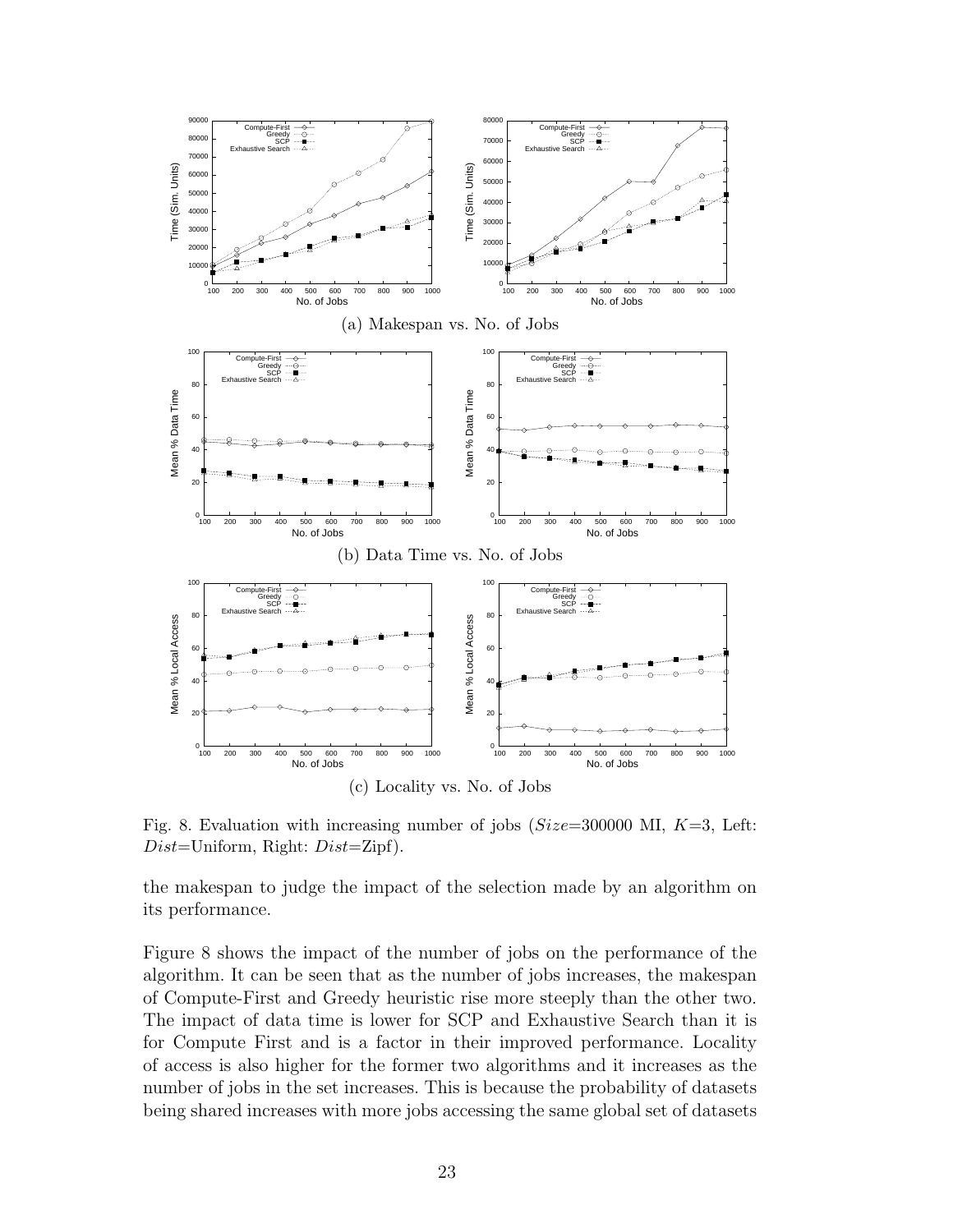

Fig. 9. Evaluation with increasing number of datasets per job  $(N=600, Size=300000$ MI, Left: Dist=Uniform, Right: Dist=Zipf).

as was the case in this evaluation. This means that there is a greater chance for transferred datasets to be reused with a higher number of jobs. In case of Zipf distribution (right column), the locality is lower than in the case of Uniform distribution which means that a job submitted to a compute resource is less likely to find its required datasets locally. This can be attributed to the rarer availability of datasets in Zipf distribution than in the Uniform distribution.

An interesting result here is that even with a high locality of access, the Greedy heuristic performs significantly worse than Compute-First for Uniform distribution (left column) while it performs better than the latter when the datasets are replicated according to Zipf distribution. In the second case, there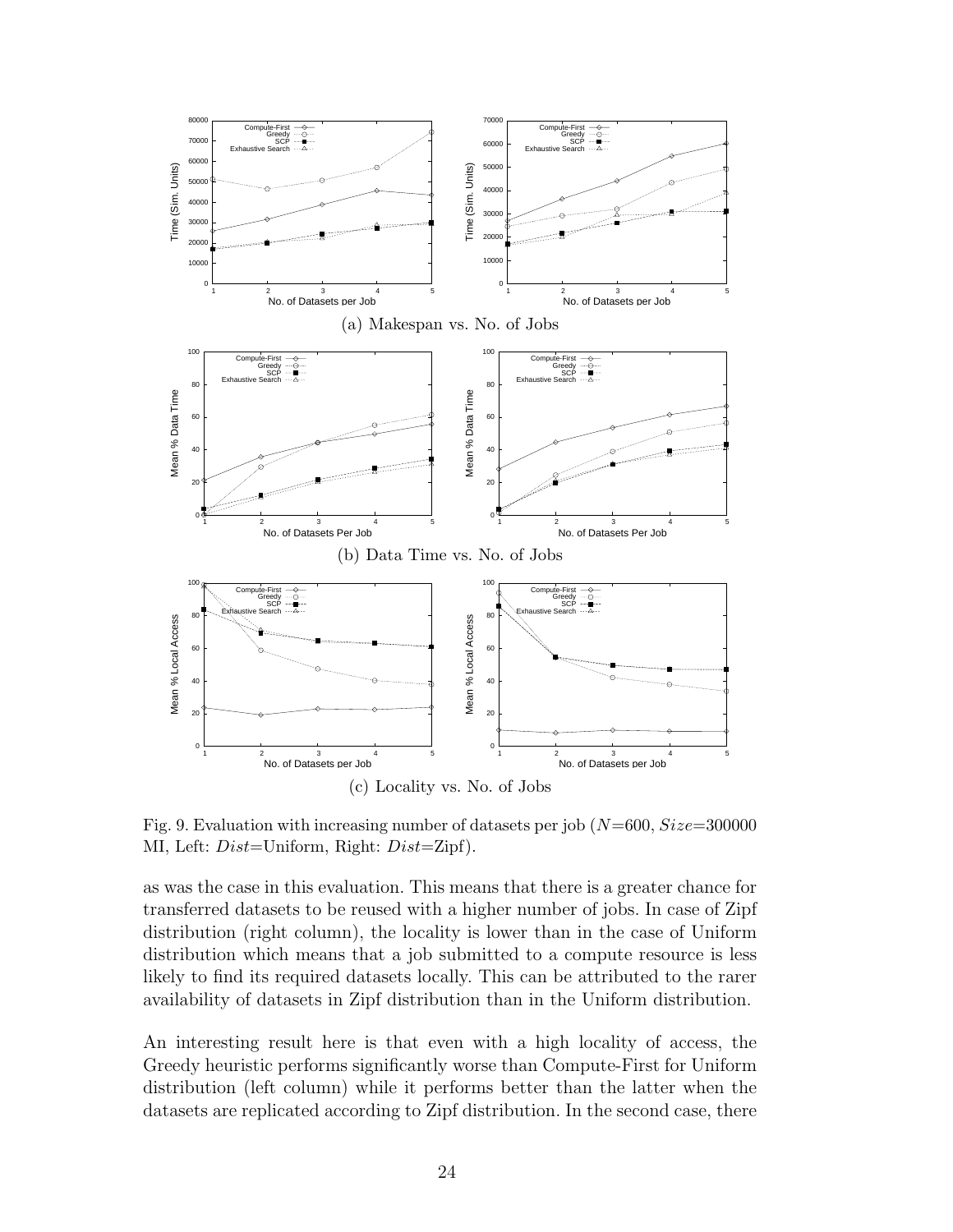

Fig. 10. Evaluation with increasing computational size  $(N=600, Dist=Uniform)$ , Left:  $K=3$ , Right:  $K=5$ ).

is a lower number of choices than in the first and thus, the greedy strategy has a better probability of forming good resource sets. In this case, it can be seen that the performance of Greedy comes close to or in some cases, becomes as competitive as SCP mirroring the results of Table 2. With a higher number of choices, the greedy strategy has a lower probability of arriving at the best compute resource for a job and its performance is degraded.

Figure 9 shows the impact of changing only the number of datasets per job. Some of the trends in the previous graphs are also reflected here. With only one dataset per job, all algorithms except for Compute-First are able to produce schedules with zero data time and full locality of access. With the jobs per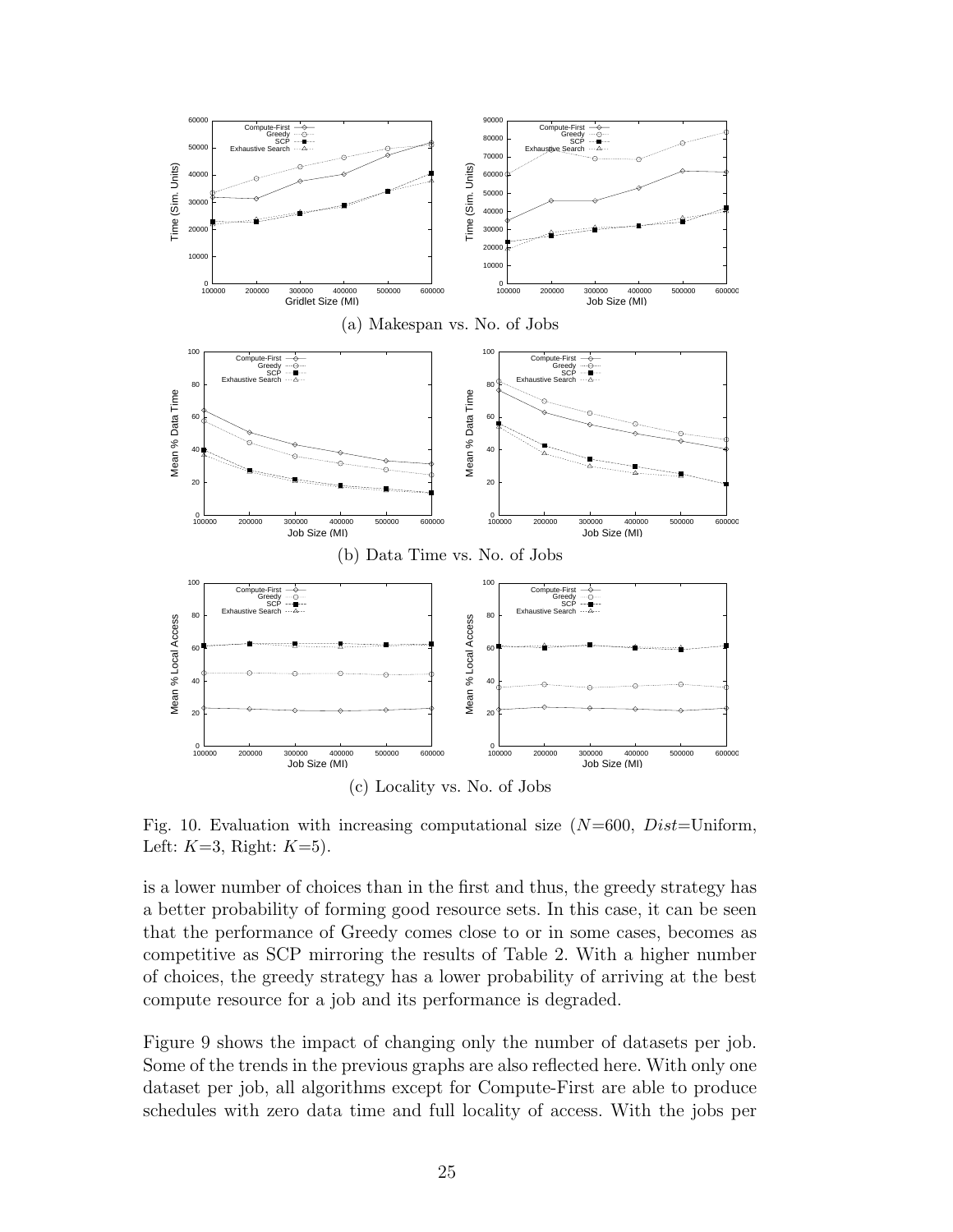dataset increasing, the impact of data transfer time increases at a faster rate for Greedy than for SCP and Exhaustive Search. Also, the locality reduces more steeply in the Zipf distribution than in the Uniform distribution, because there are fewer data hosts for each dataset. Finally, Figure 10 shows the impact of the computation time on the performance of data-oriented scheduling algorithms. The locality remains almost constant throughout the experiments. However, as expected, the impact of data transfer is steadily reduced with increasing size of computation.

Another interesting result here is that the performance of Exhaustive Search is worse than that of SCP in certain cases. This runs contrary to expectations that Exhaustive Search will produce the best results in every case. This is due to the fact that MinMin itself is not guaranteed to give the best schedules in every situation [9]. The assignment of resources to a job impacts the selection of resources for jobs that are yet to be assigned. This leads to variations in performance of all the algorithms.

# 7.2 Comparison between MinMin and Sufferage

| able |  |
|------|--|
|      |  |

| Heuristic            | Geometric<br>Mean | Avg. deg       | Avg. rank  |
|----------------------|-------------------|----------------|------------|
| MinMin               |                   |                |            |
| Compute-First        | 19604.73          | 18.7 (12.84)   | 4.93(1.0)  |
| Greedy               | 25782.28          | 57.93(28.51)   | 6.33(1.45) |
| <b>SCP</b>           | 17353.87          | 5.2(13.58)     | 1.73(1.44) |
| Exhaustive<br>Search | 18481.26          | 11.83(11.39)   | 3.47(1.41) |
| Sufferage            |                   |                |            |
| Compute-First        | 60631.56          | 269.31 (57.81) | 8.0(0)     |
| Greedy               | 18558.61          | 12.06(8.45)    | 4.2(1.72)  |
| <b>SCP</b>           | 17353.87          | 5.2(13.58)     | 1.73(1.44) |
| Exhaustive<br>Search | 18584.88          | 12.47(11.53)   | 3.67(1.53) |

Summary of Comparison between MinMin and Sufferage.

Each of the matching heuristics were paired with both MinMin and Sufferage scheduling algorithms and evaluated to determine if the latter provided a better performance than the former. The results of the experiments carried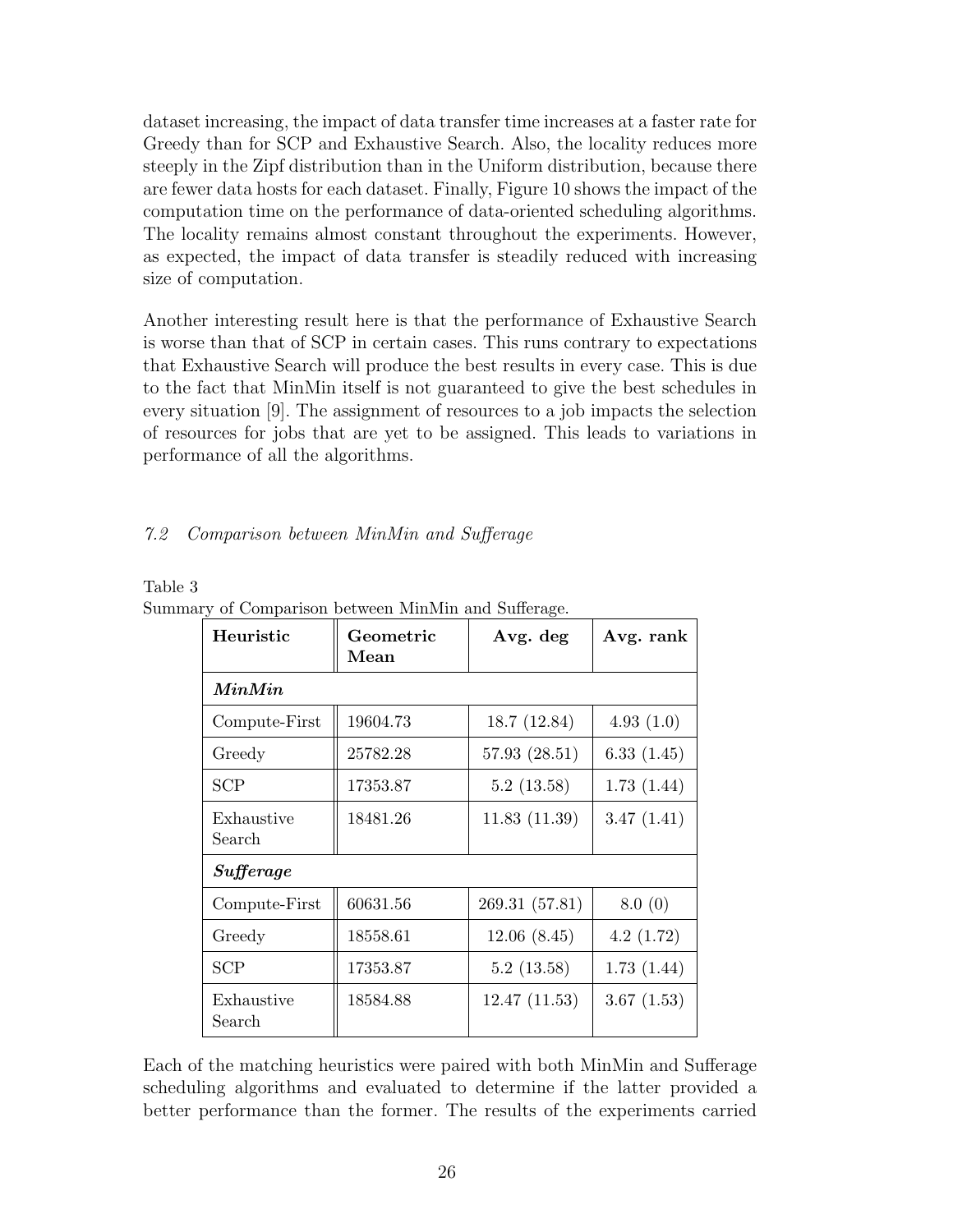out within this evaluation is summarised using the same metrics as in the previous section and are listed in Table 3. It can be seen that there is little difference in the performance of both SCP and Exhaustive Search heuristics when coupled with either MinMin or Sufferage scheduling algorithms. Also, there is only a slight improvement in the performance for Greedy when coupled with the Sufferage algorithm. However, the performance for Compute-First is significantly degraded by coupling it with the Sufferage algorithm. On average, it is about 2 1/2 times as worse as the best heuristic in any experiment. Also, the Compute-First-Sufferage pair is ranked 8th in terms of performance in all experiments (standard deviation is zero). In other words, it gives the worst performance in every case.

## 8 Related Work

There has been a lot of work in scheduling interdependent tasks with communication dependencies and an overview of strategies static allocation of such tasks can be found in a survey published by Kwok and Ahmad [30]. One such strategy proposed by Kafil and Ahmad [31] adapts the well-known A\* search algorithm to search the entire space of possible task-processor mappings to identify one that provides optimal allocation with respect to processor load and task intercommunication. As mentioned previously, the work in this paper deals with a different model consisting of data-intensive independent (non-communicating) tasks where the tasks are not only mapped to processors but to storage resources as well. The matching algorithms also perform a bounded search within the task-resources (both compute and storage) mapping space but on a per task basis. Considering the entire space of all task to compute and data resource mappings will make the problem computationally intractable and hence, we have opted for a 2 stage mapping process.

Previous publications in scheduling distributed data-intensive applications on Grids [6][32][10] have tackled the problem of replicating the data for a single job depending on the site where the job is scheduled. However, the application model applied here is closer to that of Casanova, et.al [12] who investigate scheduling algorithms for a set of independent tasks that share files. They extend the MinMin and Sufferage algorithms to consider data requirements of the tasks and introduce the XSufferage algorithm to take advantage of file locality. However, in their article the source of all the files for the tasks is the resource that dispatches the jobs. This work is extended by Giersch, et. al [33] to consider the general problem of scheduling tasks that share multiple files, each available from multiple sources. They focus on developing routing algorithms for staging the input files through the network links on to data resources, close to the selected compute resources, such that the total execution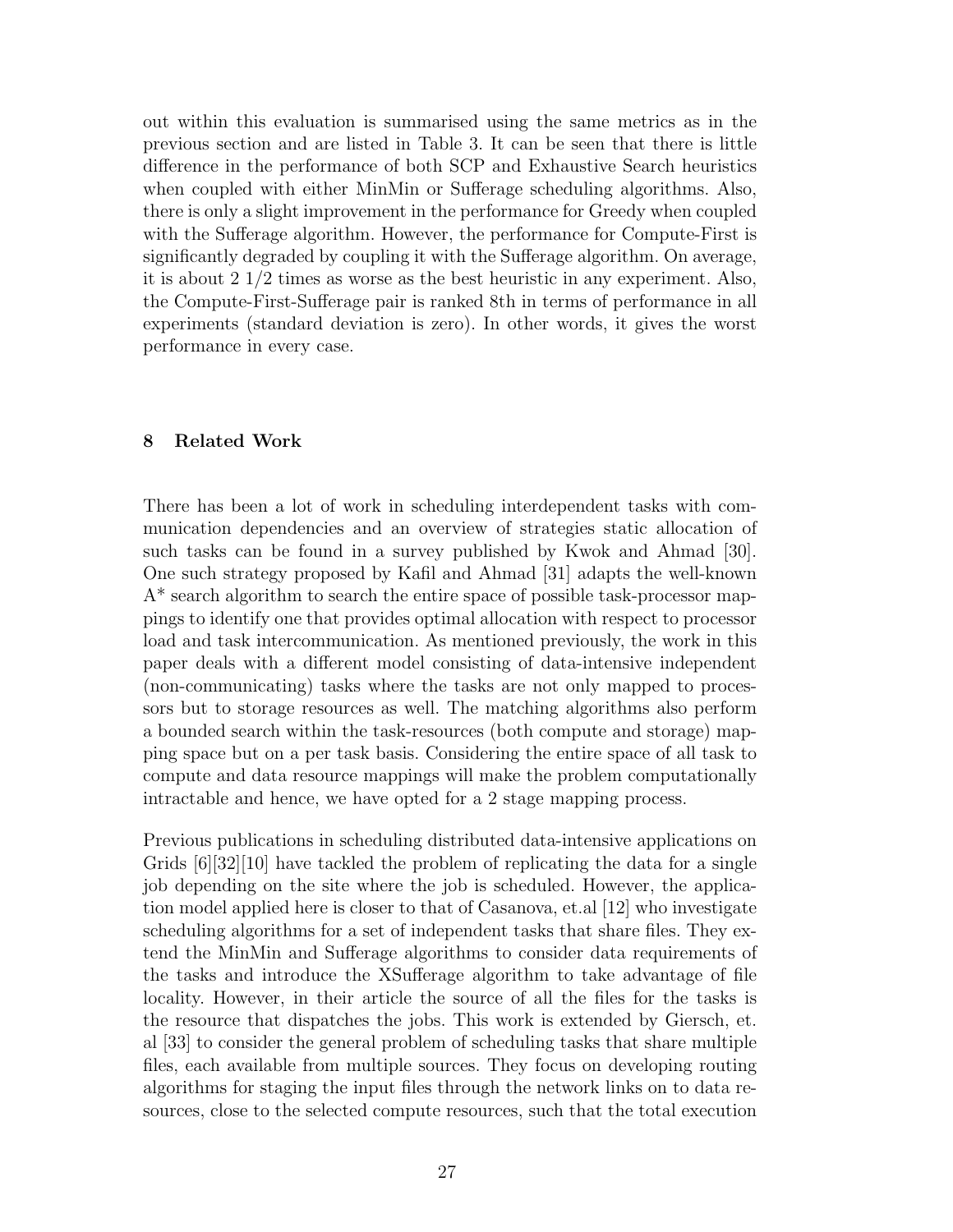time is minimised. Khanna, et al. [34] propose a hypergraph-based approach for scheduling a set of independent tasks with a view to minimise the I/O overhead by considering the sharing of files between the tasks. However, they do not take into account the aspect of data replication as the files have only a single source.

The scheduling model considered in this paper is distinct from those mentioned previously because it considers: a) the problem of selecting a resource set for a job requiring multiple datasets in an environment where the data is available from multiple sources due to prior replication and b) the selection of computational and data resources in such a resource set to be interconnected. This paper also extends MinMin and Sufferage algorithms similar to that done by Casanova, et al. [12] and Giersch, et al. [33]. However, in the algorithms presented in this paper, the focus of the effort remains on matching or selection of resources which has not been given adequate weightage in related work. The matching algorithms aim to select a resource set such that both the computational and data transfer components of the execution time are reduced simultaneously. This is different from the approach, followed by most of the Data Grid scheduling algorithms of scheduling the jobs onto a compute resource based on minimum execution time and then replicating the data to minimise the access time. The latter approach was generalised and extended to support the multiple datasets model in the previous sections, and was evaluated as the Compute-First heuristic. Simulation results show that Compute-First produces worse schedules when compared to a strategy giving weightage to both computational and data factors such as the SCP Tree Search algorithm.

Mohamed and Epema [35] present a Close-to-Files algorithm for a similar application model, though restricted to one dataset per job, that searches the entire solution space for a combination of computational and storage resources to minimise execution time. This strategy, extended to support multiple datasets per job and evaluated as Exhaustive Search in the previous section, produces good schedules but becomes unmanageable for large solution spaces that occur when more than one dataset is considered per job.

Jain, et al. [36] proposed a set of heuristics for scheduling I/O operations so as to avoid transfer bottlenecks in parallel systems. However, these heuristics do not consider the problem of scheduling computational operations and also, the problem of selecting data sources in case of data replication. Other publications in parallel I/O optimisation [37][38][39] pay attention to improving performance through techniques such as interleaving and disk striping. However, such optimisation techniques are not the focus of this paper.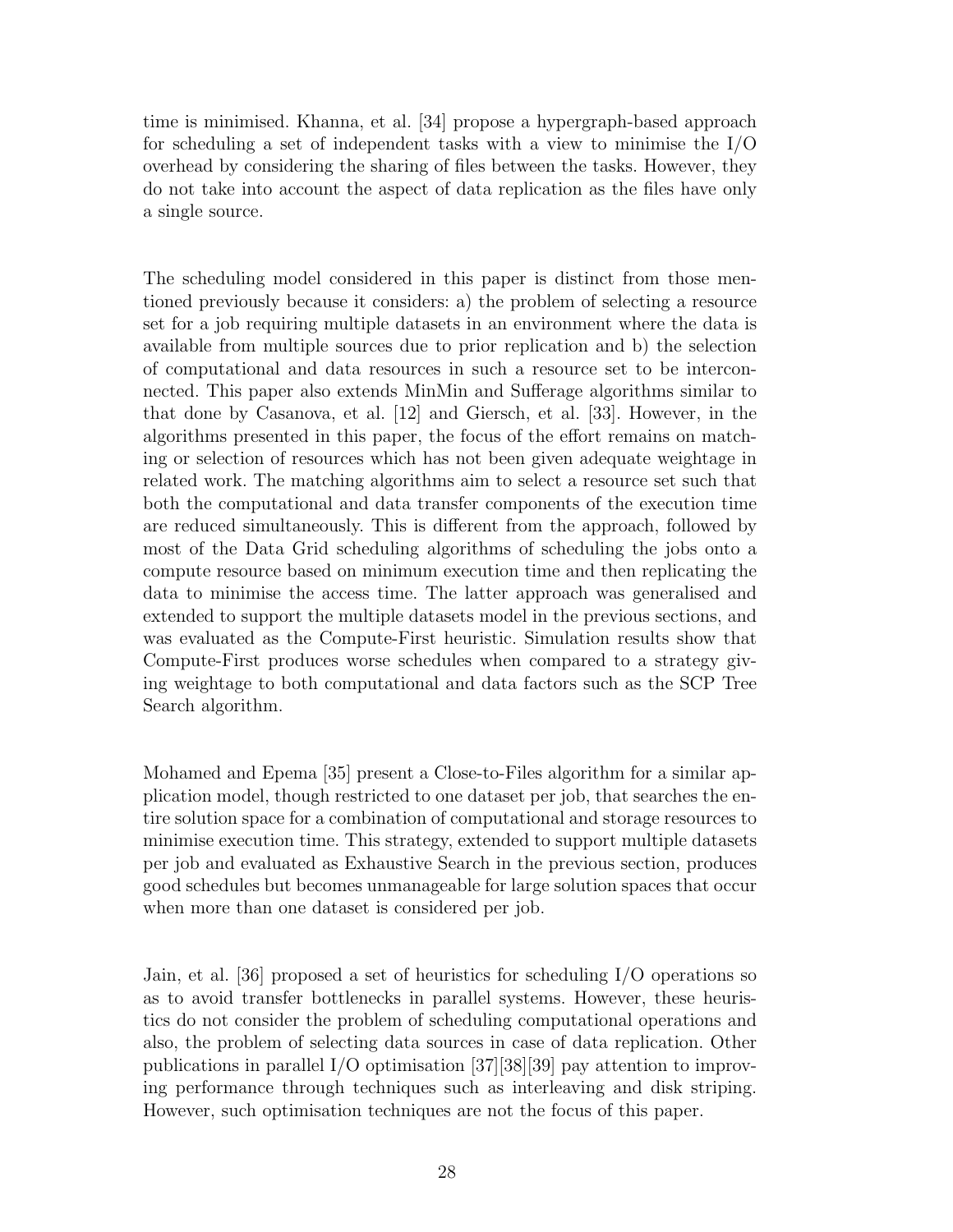## 9 Conclusion and Future Work

This paper presents the problem of mapping an application with a collection of jobs that require multiple datasets that are each multiply replicated, to compute resources and data hosts in a Grid. It models the problem of matching the jobs as an instance of the SCP and proposes a tree-search heuristic based on a solution to the SCP. This is then combined with the MinMin and Sufferage algorithms for scheduling sets of independent jobs and evaluated through simulation against other matching heuristics such as Compute-First, Greedy Selection and Exhaustive Search. Experiments show that the SCP and the Exhaustive Search heuristics provide the best performance among all the four heuristics mainly because they exploit the locality of datasets, and thereby reduce the amount of data transferred during execution. However, the high computational complexity of Exhaustive Search means that it will search through large spaces that may become infeasible for jobs requiring large number of datasets. Also, the experimental results show that there is no gain in performance by applying the Sufferage heuristic in place of MinMin for scheduling the entire set of jobs.

As part of immediate future work, it is planned to evaluate the SCP mapping heuristic using other task scheduling algorithms such as Max-min and Genetic Algorithms. It would also be interesting to explore scheduling of distributed data-intensive tasks where they are interdependent. In this case, the overall mapping should not only take into account the location of distributed data but also the communication between the tasks. In present-day Grids, scientific applications are increasingly being composed as data-intensive workflows involving tasks that process, share and manage large, distributed datasets [40]. These workflows are generally modeled as Directed Acyclic Graphs (DAGs) and many scheduling strategies for interdependent tasks have been applied for mapping workflows on to Grid resources [41][42]. A possible extension to the work presented in this paper would be to use the SCP search heuristic with a known DAG scheduling algorithm such as the Dynamic Critical Path (DCP) [43] to schedule workflows with distributed data-intensive tasks.

The scheduling strategies in this paper are considered to be conventional in the sense that the compute resources and data hosts serve all requests and accept all jobs regardless of their source, and the scheduling is driven by the need to improve traditional parameters of performance such as application throughput. However, the emerging economy-based model of Grids [44] considers resource providers to be independent agents that are incentivized by profit motives to contribute resources to a Grid. A consumer in this environment would have a limited budget and would therefore, aim to execute her application at resources that provide her the best service within her budget. In such an environment, both resource providers and consumers aim to improve their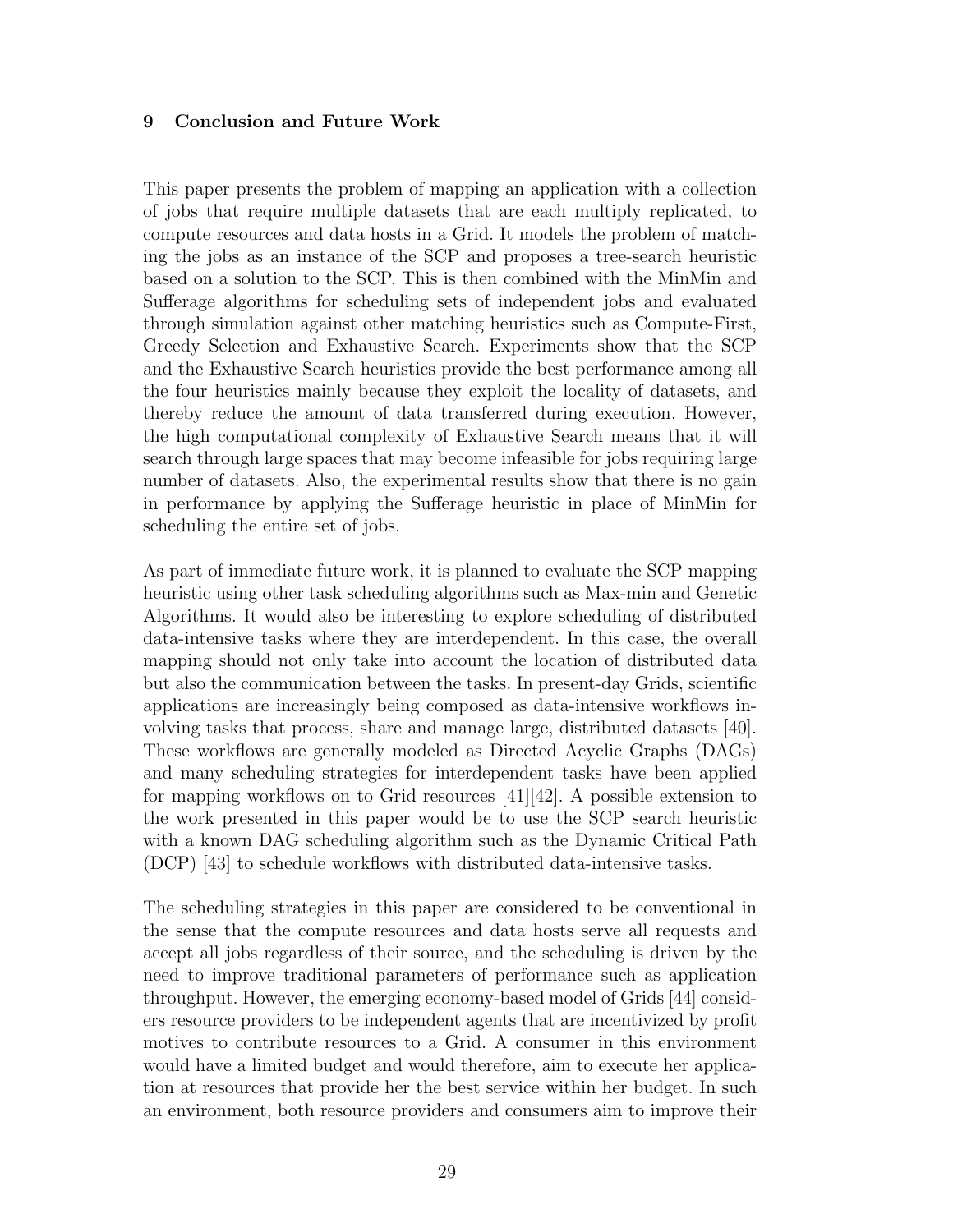utility that may depend on non-system-centric metrics. Recent publications by Kwok, Song and Hwang [45], and Khan and Ahmed [46] model interactions between the participants in an economy-based Grid as games and analyse the behaviour of different agents under different game-theoretic strategies. These have been performed from a computational Grid perspective. Extending this model to distributed data-intensive applications is also a possible future work.

## References

- [1] I. Foster, C. Kesselman, The Grid: Blueprint for a Future Computing Infrastructure, Morgan Kaufmann Publishers, San Francisco, USA, 1999.
- [2] A. Chervenak, I. Foster, C. Kesselman, C. Salisbury, S. Tuecke, The Data Grid: Towards an architecture for the distributed management and analysis of large scientific datasets, Journal of Network and Computer Applications 23 (3) (2000) 187–200.
- [3] W. Hoschek, F. J. Jaen-Martinez, A. Samar, H. Stockinger, K. Stockinger, Data Management in an International Data Grid Project, in: Proceedings of the 1st IEEE/ACM International Workshop on Grid Computing (GRID '00), Springer-Verlag, Berlin, Germany, Bangalore, India, 2000.
- [4] N. Yamamoto, O. Tatebe, S. Sekiguchi, Parallel and Distributed Astronomical Data Analysis on Grid Datafarm, in: Proceedings of 5th IEEE/ACM International Workshop on Grid Computing (Grid 2004), IEEE CS Press,Los Alamitos, CA, USA, Pittsburgh, USA, 2004.
- [5] R. Gardner, et al., The Grid2003 Production Grid: Principles and Practice, in: Proceedings of the 13th Symposium on High Performance Distributed Computing (HPDC 13), IEEE CS Press, Los Alamitos, CA, USA, Honolulu, HI, USA, 2004.
- [6] W. H. Bell, D. G. Cameron, L. Capozza, A. P. Millar, K. Stockinger, F. Zini, Simulation of Dynamic Grid Replication Strategies in OptorSim, in: Proceedings of the 3rd International Workshop on Grid Computing(GRID 02), Springer-Verlag, Berlin, Germany, Baltimore,MD,USA, 2002, pp. 46–57.
- [7] R. Wolski, N. Spring, J. Hayes, The Network Weather Service: A Distributed Resource Performance Forecasting Service for Metacomputing, Journal of Future Generation Computing Systems 15 (1999) 757–768.
- [8] A. Rajasekar, M. Wan, R. Moore, MySRB & SRB: Components of a Data Grid, in: Proceedings of the 11 th IEEE International Symposium on High Performance Distributed Computing (HPDC-11), IEEE CS Press,Los Alamitos, CA, USA, Edinburgh, UK, 2002.
- [9] M. Maheswaran, S. Ali, H. J. Siegel, D. Hensgen, R. F. Freund, Dynamic Mapping of a Class of Independent Tasks onto Heterogeneous Computing Systems, Journal of Parallel and Distributed Computing 59 (1999) 107–131.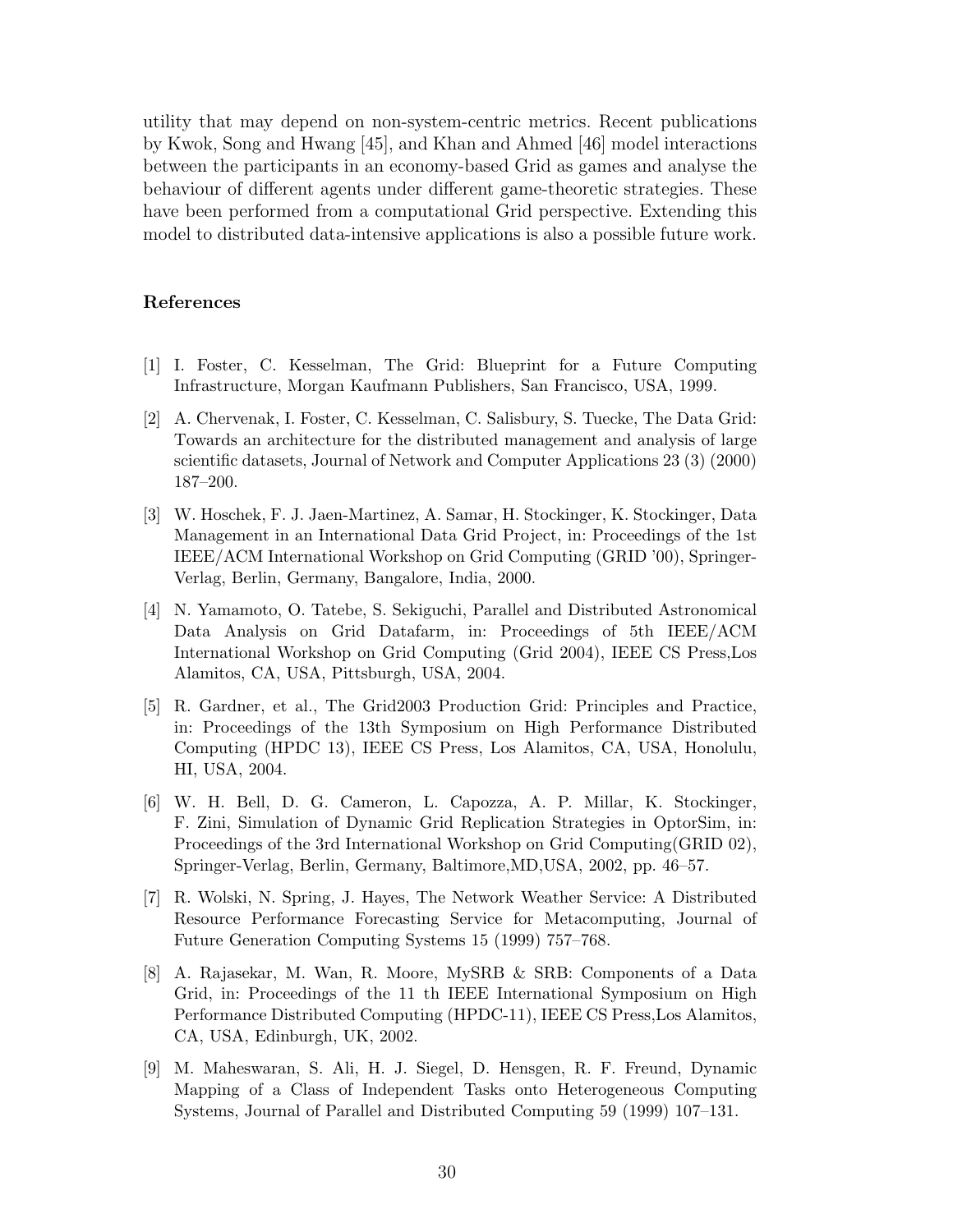- [10] K. Ranganathan, I. Foster, Decoupling Computation and Data Scheduling in Distributed Data-Intensive Applications, in: Proceedings of the 11th IEEE Symposium on High Performance Distributed Computing (HPDC), IEEE CS Press, Los Alamitos, CA, USA, Edinburgh, UK, 2002.
- [11] T. D. Braun, H. J. Siegel, N. Beck, L. L. B¨ol¨oni, M. Maheswaran, A. I. Reuther, J. P. Robertson, M. D. Theys, B. Yao, D. Hensgen, R. F. Freund, A comparison of eleven static heuristics for mapping a class of independent tasks onto heterogeneous distributed computing systems, Journal of Parallel and Distributed Computing 61 (6) (2001) 810–837.
- [12] H. Casanova, A. Legrand, D. Zagorodnov, F. Berman, Heuristics for Scheduling Parameter Sweep Applications in Grid environments, in: Proceedings of the 9th Heterogeneous Computing Systems Workshop (HCW 2000), IEEE CS Press, Los Alamitos, CA, USA, Cancun, Mexico, 2000.
- [13] E. Seidel, G. Allen, A. Merzky, J. Nabrzyski, GridLab: a grid application toolkit and testbed, Future Gener. Comput. Syst. 18 (8) (2002) 1143–1153.
- [14] S. Venugopal, R. Buyya, L. Winton, A Grid Service Broker for Scheduling Distributed Data-Oriented Applications on Global Grids, in: Proceedings of the 2nd Workshop on Middleware in Grid Computing (MGC 04), ACM Press, New York, USA, Toronto, Canada, 2004.
- [15] M. Maheshwaran, S. Ali, H. J. Siegel, D. Hengsen, R. F. Freund, Dynamic Matching and Scheduling of a Class of Independent Tasks onto Heterogeneous Computing Systems, in: 8th Heterogeneous Computing Systems Workshop (HCW '99), San Juan, Puerto Rico, 1999.
- [16] E. Balas, M. W. Padberg, On the Set-Covering Problem, Operations Research 20 (6) (1972) 1152–1161.
- [17] T. H. Cormen, C. Stein, R. L. Rivest, C. E. Leiserson, Introduction to Algorithms, McGraw-Hill Higher Education, 2001.
- [18] N. Christofides, Graph Theory: An Algorithmic Approach, Academic Publishers, London, UK, 1975, Ch. Independent and Dominating Sets – The Set Covering Problem, pp. 30 – 57, iSBN 012 1743350 0.
- [19] S. Venugopal, R. Buyya, A Deadline and Budget Constrained Scheduling Algorithm for e-Science Applications on Data Grids, in: Proceedings of the 6th International Conference on Algorithms and Architectures for Parallel Processing (ICA3PP-2005), Vol. 3719 of Lecture Notes in Computer Science, Springer-Verlag, Berlin, Germany, Melbourne, Australia., 2005.
- [20] A. Sulistio, C. S. Yeo, R. Buyya, A taxonomy of computer-based simulations and its mapping to parallel and distributed systems simulation tools, Software: Practice and Experience (SPE) 34 (7) (2004) 653–673.
- [21] R. Buyya, M. Murshed, GridSim: A Toolkit for the Modeling and Simulation of Distributed Resource Management and Scheduling for Grid Computing, Concurrency and Computation: Practice and Experience (CCPE) 14 (13-15) (2002) 1175–1220.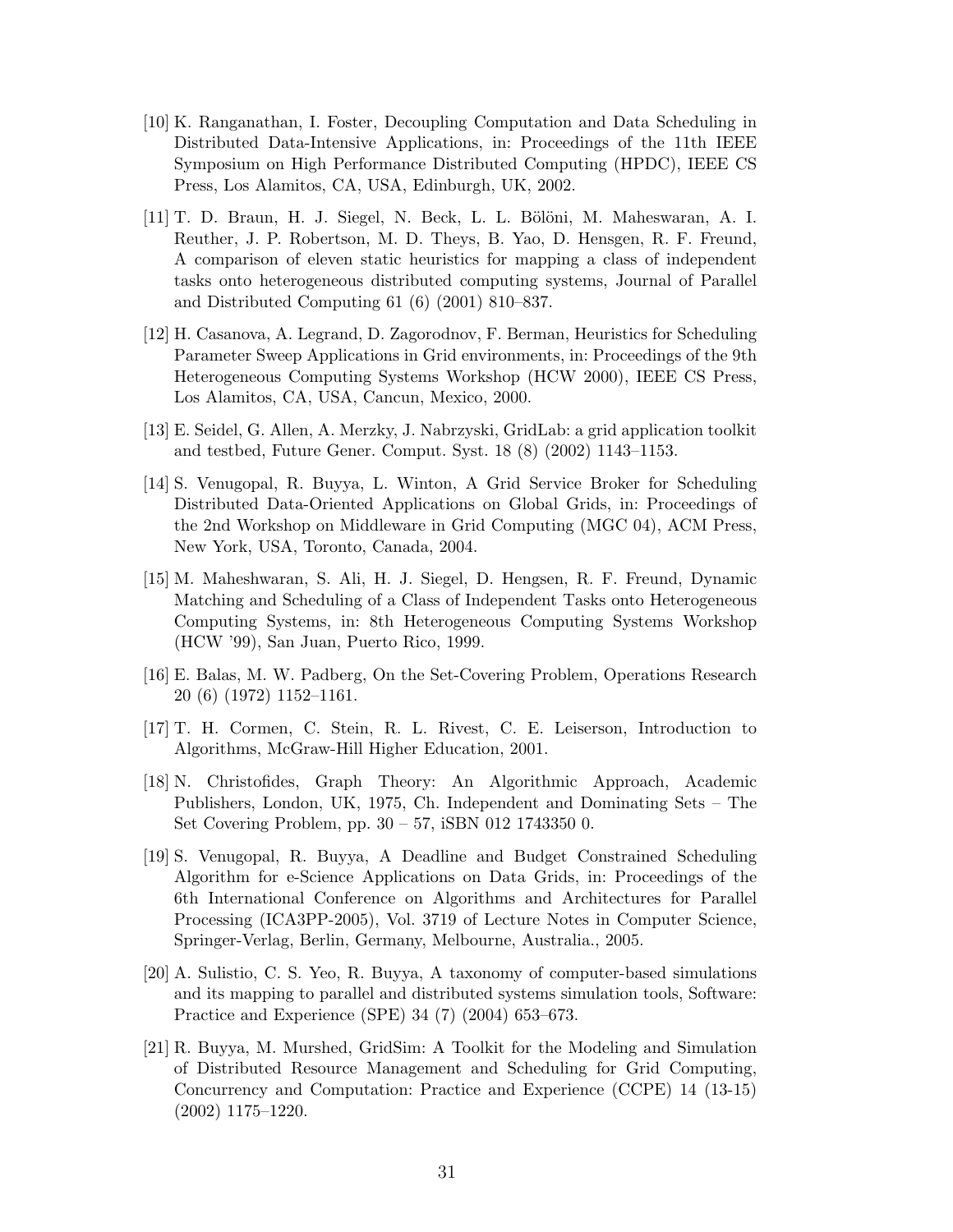- [22] I. C. Legrand, H. B. Newman, The MONARC toolset for simulating large network-distributed processing systems, in: Proceedings of the 32nd Winter Simulation Conference (WSC '00), Society for Computer Simulation International, San Diego, CA, Orlando, FL, 2000.
- [23] K. Ranganathan, I. Foster, Simulation studies of computation and data scheduling algorithms for data grids, Journal of Grid Computing 1 (1) (2003) 53–62.
- [24] H. Casanova, Simgrid: A Toolkit for the Simulation of Application Scheduling, in: Proceedings of the 1st International Symposium on Cluster Computing and the Grid (CCGRID '01), IEEE CS Press , Los Alamitos, CA, USA, Brisbane, Australia, 2001.
- [25] A. Sulistio, G. Poduval, R. Buyya, C.-K. Tham, On Incorporating Differentiated Network Service into GridSim, Tech. Rep. GRIDS-TR-2006-5, The University of Melbourne, Australia (Mar. 2006).
- [26] A. Sulistio, U. Cibej, B. Robic, R. Buyya, A Tool for Modelling and Simulation of Data Grids with Integration of Data Storage, Replication and Analysis, Tech. Rep. GRIDS-TR-2005-13, University of Melbourne, Australia (Nov. 2005).
- [27] K. Park, G. Kim, M. Crovella, On the relationship between file sizes, transport protocols, and self-similar network traffic, in: Proceedings of the 1996 International Conference on Network Protocols (ICNP '96), IEEE CS Press, Atlanta, GA, USA, 1996.
- [28] L. Breslau, P. Cao, L. Fan, G. Phillips, S. Shenker, Web caching and zipflike distributions: evidence and implications, in: Proceedings of the 18th Annual Joint Conference of the IEEE Computer and Communications Societies (INFOCOM '99.), New York, NY, USA, 1999.
- [29] D. G. Cameron, R. Carvajal-Schiaffino, A. P. Millar, C. Nicholson, K. Stockinger, F. Zini, Evaluating Scheduling and Replica Optimisation Strategies in OptorSim, in: Proceedings of the 4th International Workshop on Grid Computing (Grid2003), IEEE CS Press, Los Alamitos, CA, USA, Phoenix, AZ, USA, 2003.
- [30] Y.-K. Kwok, I. Ahmad, Static scheduling algorithms for allocating directed task graphs to multiprocessors, ACM Computing Surveys 31 (4) (1999) 406–471.
- [31] M. Kafil, I. Ahmad, Optimal task assignment in heterogeneous distributed computing systems, IEEE Concurrency 6 (3) (1998) 42–50.
- [32] S.-M. Park, J.-H. Kim, Chameleon: A Resource Scheduler in a Data Grid Environment, in: Proceedings of the 3rd IEEE/ACM International Symposium on Cluster Computing and the Grid (CCGrid 2003), IEEE CS Press, Los Alamitos, CA, USA, Tokyo, Japan, 2003.
- [33] A. Giersch, Y. Robert, F. Vivien, Scheduling tasks sharing files from distributed repositories, in: Proceedings of the 10th International Euro-Par Conference (EuroPar '04), Springer-Verlag, Berlin, Germany, Pisa, Italy, 2004.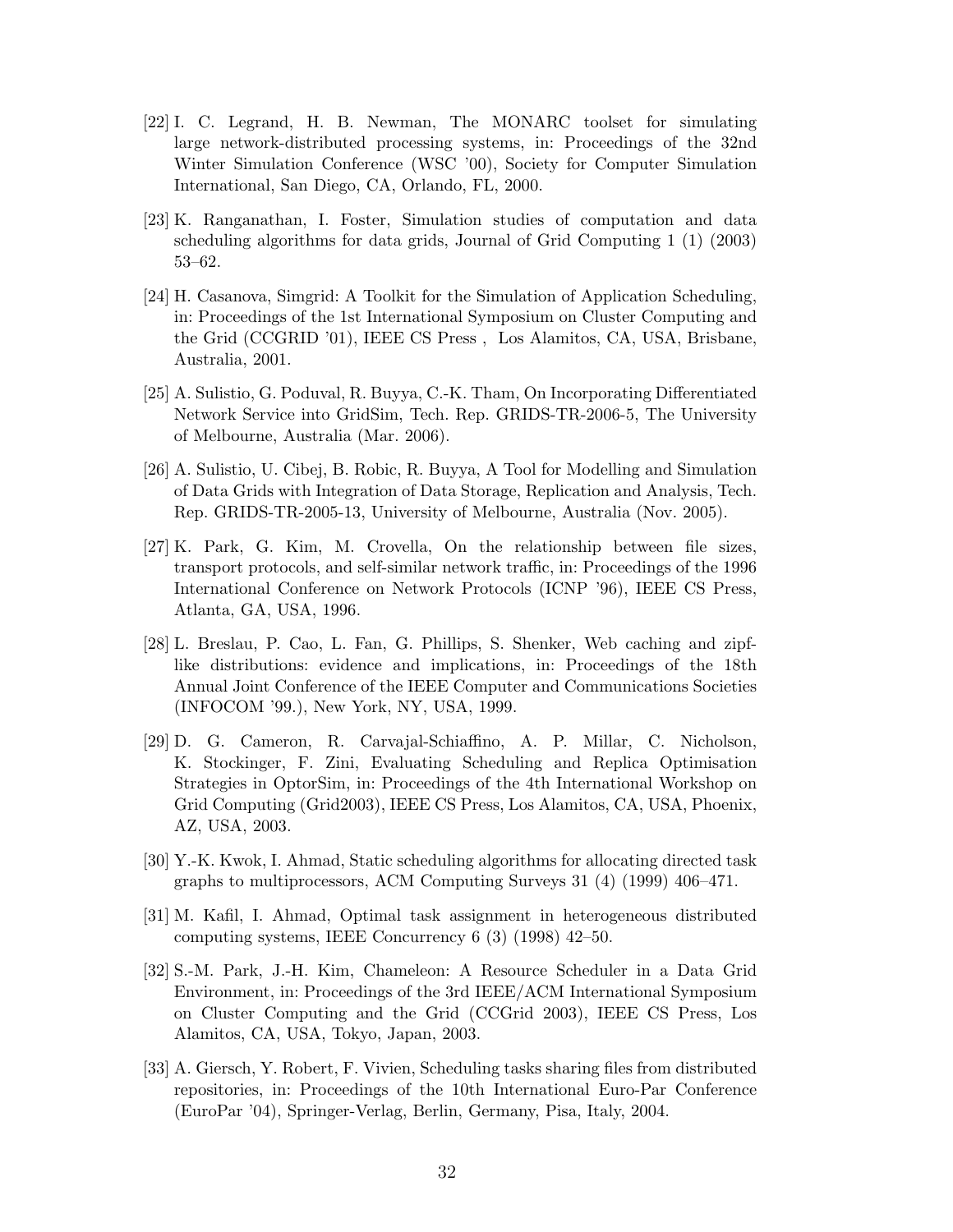- [34] G. Khanna, N. Vydyanathan, T. Kurc, U. Catalyurek, P. Wyckoff, J. Saltz, P. Sadayappan, A hypergraph partitioning-based approach for scheduling of tasks with batch-shared I/O, in: Proceedings of the 2005 IEEE International Symposium on Cluster Computing and the Grid (CCGrid 2005), IEEE CS Press, Cardiff, UK, 2005.
- [35] H. Mohamed, D. Epema, An evaluation of the close-to-files processor and data co-allocation policy in multiclusters, in: Proceedings of the 2004 IEEE International Conference on Cluster Computing, IEEE CS Press,Los Alamitos, CA, USA, San Diego, CA, USA, 2004.
- [36] R. Jain, K. Somalwar, J. Werth, J. C. Browne, Heuristics for Scheduling I/O Operations, IEEE Transactions on Parallel and Distributed Systems 8 (3) (1997) 310–320.
- [37] A. Acharya, M. Uysal, R. Bennett, A. Mendelson, M. Beynon, J. Hollingsworth, J. Saltz, A. Sussman, Tuning the performance of i/o-intensive parallel applications, in: Proceedings of the fourth workshop on  $I/O$  in parallel and distributed systems (IOPADS '96), ACM Press, Philadelphia, PA, USA, 1996.
- [38] K. Salem, H. Garcia-Molina, Disk striping, in: Proceedings of the Second International Conference on Data Engineering (ICDE-86), IEEE CS Press , Los Alamitos, CA, USA, Los Angeles, USA, 1986.
- [39] R. Thakur, A. Choudhary, R. Bordawekar, S. More, S. Kuditipudi, Passion: Optimized I/O for Parallel Applications, Computer 29 (6) (1996) 70–78.
- [40] E. Deelman, et al., Mapping abstract complex workflows onto grid environments, Journal of Grid Computing 1 (1) (2003) 25–39.
- [41] J. Blythe, S. Jain, E. Deelman, Y. Gil, K. Vahi, A. Mandal, K. Kennedy, Task scheduling strategies for workflow-based applications in grids, in: Proceedings of the 5th IEEE International Symposium on Cluster Computing and the Grid (CCGrid 2005), Cardiff, UK, IEEE CS Press, Los Alamitos, CA, USA, 2005.
- [42] Z. Shi, J. J. Dongarra, Scheduling workflow applications on processors with different capabilities, Future Generation Computer Systems 22 (6) (2006) 665– 675.
- [43] Y.-K. Kwok, I. Ahmad, Dynamic Critical-Path Scheduling: An Effective Technique for Allocating Task Graphs to Multiprocessors, IEEE Trans. Parallel Distrib. Syst. 7 (5) (1996) 506–521.
- [44] R. Buyya, Economic-based Distributed Resource Management and Scheduling for Grid Computing, Ph.D. thesis, Monash University, Australia (2002).
- [45] Y.-K. Kwok, S. Song, K. Hwang, Selfish grid computing: game-theoretic modeling and nas performance results, in: Proceedings of the Fifth IEEE International Symposium on Cluster Computing and the Grid (CCGrid'05), IEEE Computer Society, Washington, DC, USA, 2005, pp. 1143–1150.